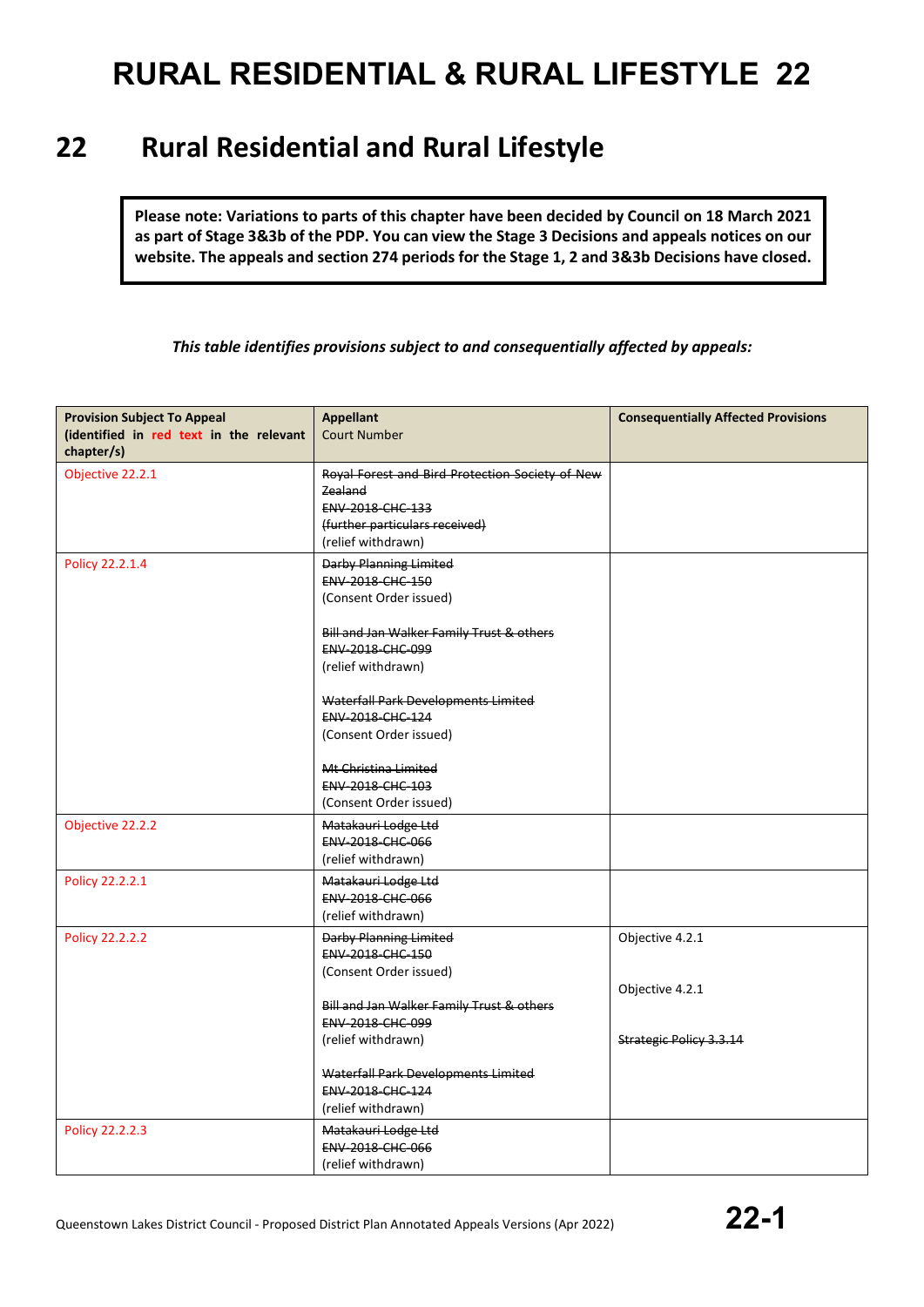| Policy 22.2.2.4 | Matakauri Lodge Ltd                                           |  |
|-----------------|---------------------------------------------------------------|--|
|                 | ENV-2018-CHC-066                                              |  |
|                 | (relief withdrawn)                                            |  |
| Policy 22.2.3.1 | <b>Darby Planning Limited</b>                                 |  |
|                 | ENV-2018-CHC-150                                              |  |
|                 |                                                               |  |
|                 | (relief withdrawn)                                            |  |
|                 |                                                               |  |
|                 | Bill and Jan Walker Family Trust & others<br>ENV-2018-CHC-099 |  |
|                 |                                                               |  |
|                 | (relief withdrawn)                                            |  |
|                 |                                                               |  |
|                 | Waterfall Park Developments Limited                           |  |
|                 | ENV-2018-CHC-124                                              |  |
|                 | (relief withdrawn)                                            |  |
| Rule 22.4.10    | <b>Darby Planning Limited</b>                                 |  |
|                 | ENV-2018-CHC-150                                              |  |
|                 | (relief withdrawn)                                            |  |
|                 |                                                               |  |
|                 | Mt Christina Limited                                          |  |
|                 | ENV-2018-CHC-103                                              |  |
|                 | (Consent Order issued)                                        |  |
| Rule 22.5.5.1   | <b>Darby Planning Limited</b>                                 |  |
|                 | ENV-2018-CHC-150                                              |  |
|                 | (relief withdrawn )                                           |  |
|                 |                                                               |  |
| Rule 22.5.12.1  | <b>Darby Planning Limited</b>                                 |  |
|                 | <b>ENV 2018 CHC 150</b>                                       |  |
|                 | (relief withdrawn)                                            |  |
|                 |                                                               |  |
|                 | Bill and Jan Walker Family Trust & others                     |  |
|                 | <b>ENV 2018 CHC 099</b>                                       |  |
|                 | (relief withdrawn)                                            |  |
|                 |                                                               |  |
|                 | Waterfall Park Developments Limited                           |  |
|                 | ENV-2018-CHC-124                                              |  |
|                 | (relief withdrawn)                                            |  |
|                 |                                                               |  |
|                 | Mt Christina Limited                                          |  |
|                 | ENV-2018-CHC-103                                              |  |
|                 | (relief withdrawn)                                            |  |
| Rule 22.5.12.2  | Barbara Kipke                                                 |  |
|                 | ENV-2018-CHC-072                                              |  |
|                 | (relief withdrawn)                                            |  |
|                 |                                                               |  |
|                 | Bill and Jan Walker Family Trust & others                     |  |
|                 | ENV-2018-CHC-099                                              |  |
|                 | (relief withdrawn)                                            |  |
|                 |                                                               |  |
|                 | Waterfall Park Developments Limited                           |  |
|                 | ENV-2018-CHC-124                                              |  |
|                 | (relief withdrawn)                                            |  |
| Rule 22.5.12.3  | Barbara Kipke                                                 |  |
|                 | ENV-2018-CHC-072                                              |  |
|                 | (relief withdrawn)                                            |  |
|                 |                                                               |  |
|                 | Bill and Jan Walker Family Trust & others                     |  |
|                 | ENV-2018-CHC-099                                              |  |
|                 | (relief withdrawn)                                            |  |
|                 |                                                               |  |
|                 | Waterfall Park Developments Limited                           |  |
|                 | <b>ENV 2018 CHC 124</b>                                       |  |
|                 |                                                               |  |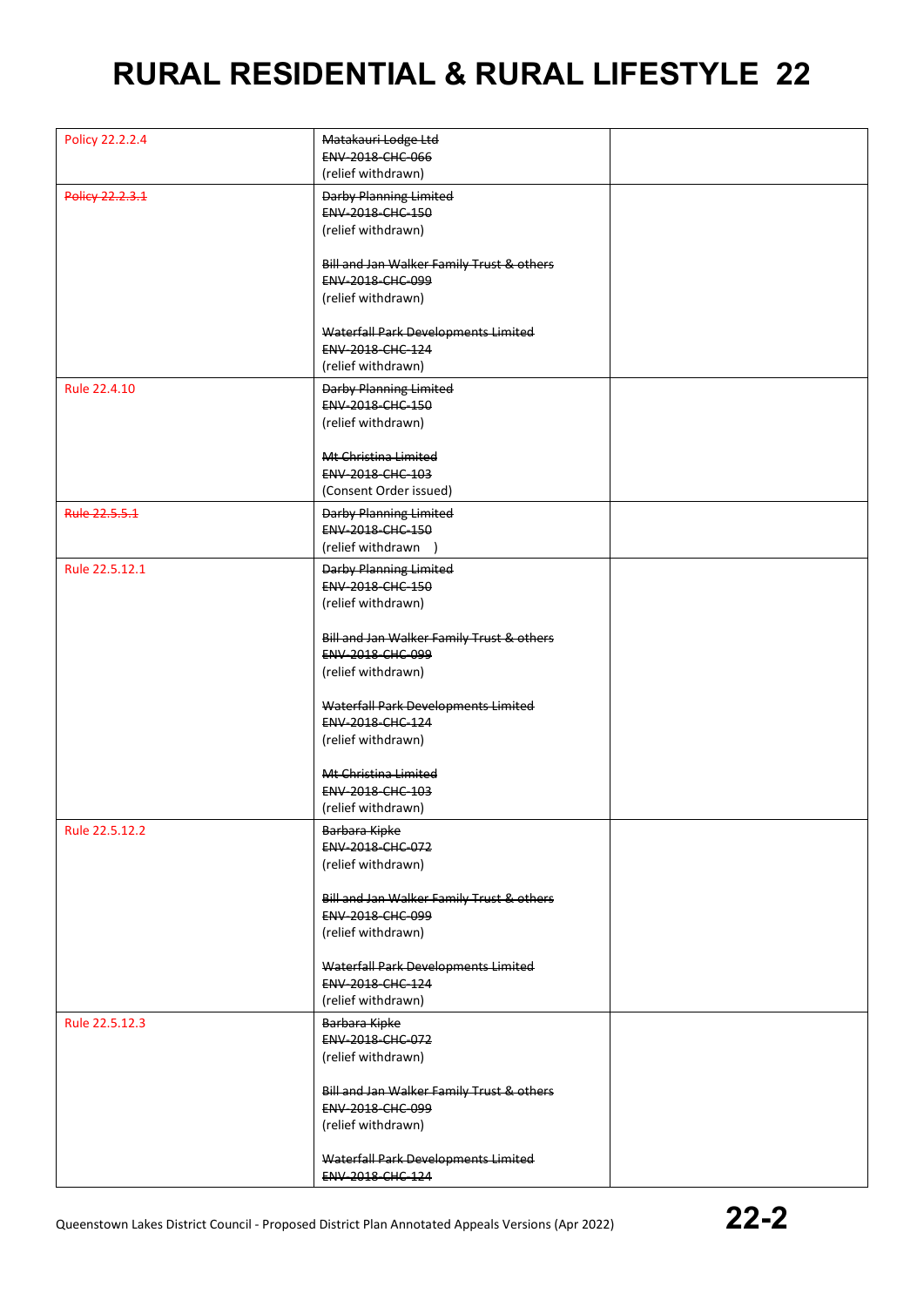| rolios.<br><b>18/11</b> |  |
|-------------------------|--|
|                         |  |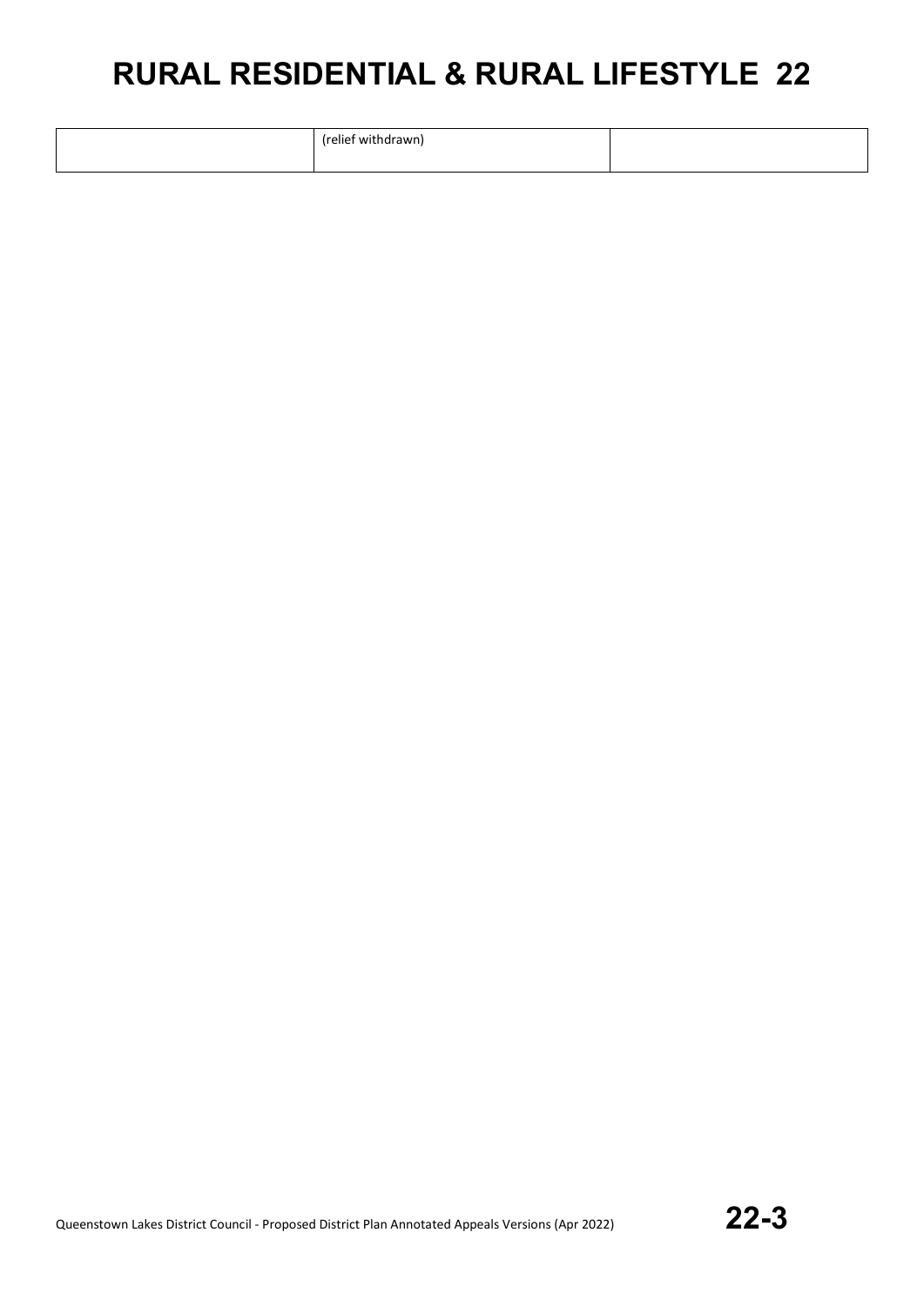| <b>Appellant</b><br><b>Court Number</b> | Provision/s Sought to be Added into Chapter 22                                                    |  |
|-----------------------------------------|---------------------------------------------------------------------------------------------------|--|
|                                         |                                                                                                   |  |
| Lesley and Jerry Burdon                 | Insert new site specific Objectives, Policies and Rules for the Glen Dene Rural Lifestyle Zone as |  |
| ENV-2019-CHC-091                        | follows:                                                                                          |  |
|                                         | 22.2.xx - The Glen Dene Rural Lifestyle Zone                                                      |  |
|                                         | Rural living development is enabled in a way that protects and maintains the outstanding          |  |
|                                         | natural landscape and visual amenity values as experienced from Makarora - Lake Hawea Road,       |  |
|                                         | the Lake Hawea Settlement and Lake Hawea.                                                         |  |
|                                         | 22.2.xx.x Policies                                                                                |  |
|                                         | 22.2.xx.x The subdivision design, identification of building platforms and associated mitigation  |  |
|                                         | measures shall ensure that built form and associated activities within the zone are               |  |
|                                         | inconspicuous when viewed from Makarora - Lake Hawea Road, the Lake Hawea Settlement              |  |
|                                         | and Lake Hawea. Measures to achieve this include:                                                 |  |
|                                         | a) prohibiting development over the sensitive areas of the zone via building restriction areas;   |  |
|                                         | b) appropriately locating building platforms within the zone so they are minor components         |  |
|                                         | within the landscape vistas of the zone, including restrictions on future building bulk and       |  |
|                                         | recessive colour tones;<br>c) the identification of residential curtilage areas;                  |  |
|                                         | d) using native vegetation to assist visual screening of development.                             |  |
|                                         |                                                                                                   |  |
|                                         | 22.2.xx.x Maintain and enhance indigenous vegetation and ecosystems within building               |  |
|                                         | restriction area. This shall include appropriate on-going controls to manage and remove pest      |  |
|                                         | and weed species.                                                                                 |  |
|                                         | Rule 22.x.x The maximum number of residential building platforms permitted within The Glen        |  |
|                                         | Dene Rural Lifestyle Zone is five (including one building platform encompassing the existing      |  |
|                                         | residential dwelling). Non-compliance with this rule to be a non-complying activity.              |  |
|                                         |                                                                                                   |  |
|                                         | Rule 22.x.x The maximum height of all buildings within 'The Glen Dene' Rural Lifestyle Zone       |  |
|                                         | shall be 5m. Non-compliance with this rule to be a non-complying activity.                        |  |
|                                         | <u>Rule 22.x.x At the time a resource consent is lodged for building platform and/or future</u>   |  |
|                                         | dwelling within the Glen Dene Rural Lifestyle Zone, a vegetation management plan for the          |  |
|                                         | building restriction area within that property shall be submitted to Council for approval. This   |  |
|                                         | shall include:                                                                                    |  |
|                                         | a) the identification of areas of native vegetation to be retained, expanded, and enhanced;       |  |
|                                         | b) a vegetation maintenance regime; and                                                           |  |
|                                         | c) mechanisms to eliminate pests and weeds                                                        |  |
|                                         | Noncompliance with this rule to be a non-complying activity.                                      |  |
|                                         | Rule 22.2.x The maximum number of new vehicle crossings onto the State Highway within the         |  |
|                                         | Glen Dene Rural Lifestyle Zone is one. Noncompliance with this rule to be a non-complying         |  |
|                                         | activity.                                                                                         |  |
|                                         |                                                                                                   |  |
|                                         | Insert a new Glen Dene Structure Plan in Chapter 22.                                              |  |
| Allenby Farms Limited                   | New objectives and policies and rules are proposed to be added to Chapter 22 to provide for       |  |
| ENV-2018-CHC-148                        | the overall objective of the MIPRL Zone, Being:                                                   |  |
|                                         | Rural lifestyle development is comprehensively planned with particular regard for the             |  |
|                                         | ecological and landscape values of the setting on Mt Iron outstanding natural feature.            |  |
| Matakauri Lodge Ltd                     | Reinsert the following policy deleted in the Decision:                                            |  |
| <b>ENV-2018-CHC-066</b>                 | Encourage visitor accommodation only within the specified visitor accommodation subzone           |  |
| (relief withdrawn)                      | areas and control the scale and intensity of these activities                                     |  |
|                                         |                                                                                                   |  |

### *This table identifies new provisions sought to be added:*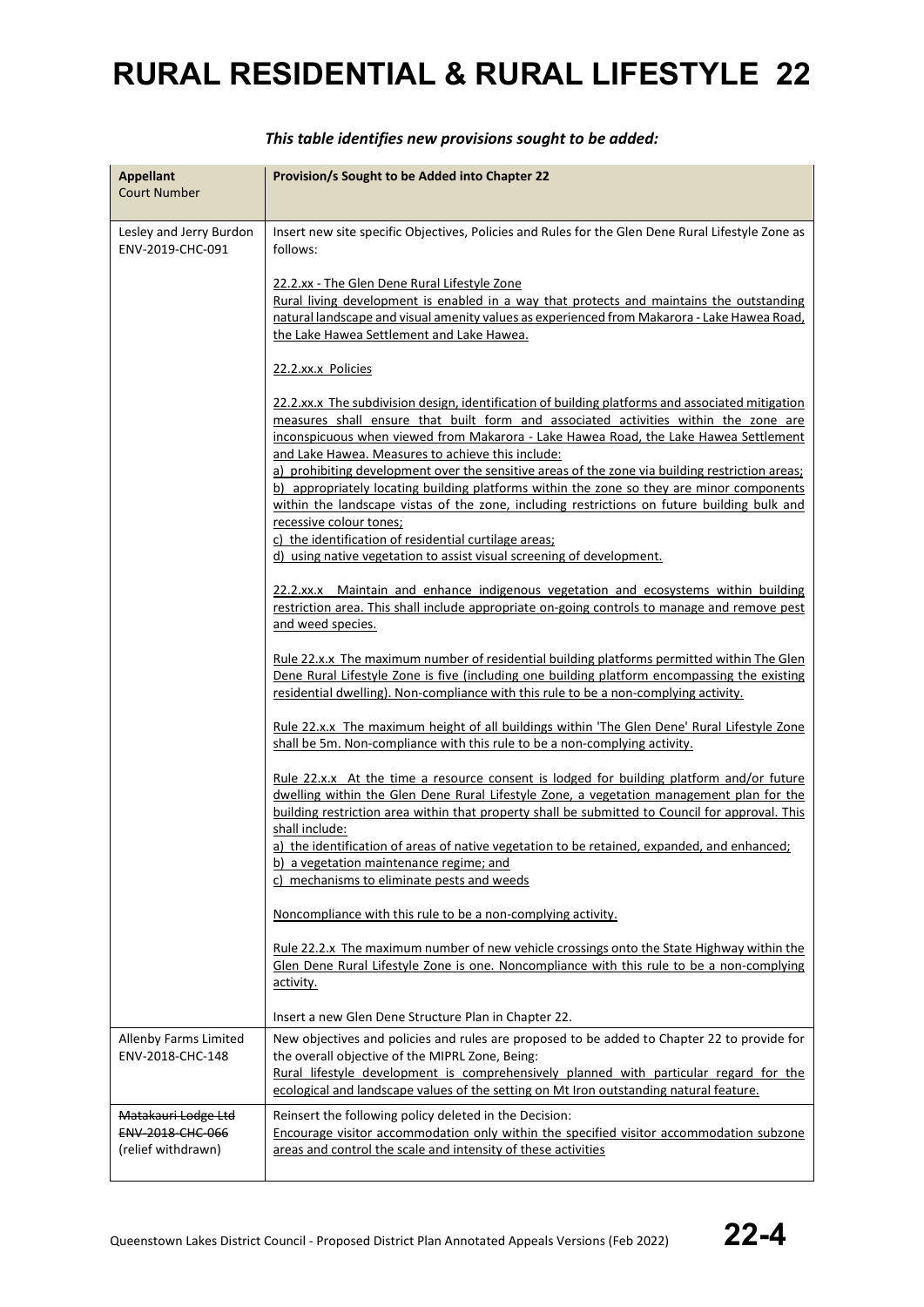| Matakauri Lodge Ltd<br>ENV-2018-CHC-066<br>(relief withdrawn)                                 | Reinsert the notified controlled activity rule (deleted in the Decision) for visitor<br>accommodation and matters of control set out in that rule.                                                                                                                                                                                                                                                                                                                                                                                                                                                                                                                                                                                                                                                                                                                                                                                                                                                                                                                                                                                                                                                                                                                                                                                                                                                                                                                                                                                                                        |  |
|-----------------------------------------------------------------------------------------------|---------------------------------------------------------------------------------------------------------------------------------------------------------------------------------------------------------------------------------------------------------------------------------------------------------------------------------------------------------------------------------------------------------------------------------------------------------------------------------------------------------------------------------------------------------------------------------------------------------------------------------------------------------------------------------------------------------------------------------------------------------------------------------------------------------------------------------------------------------------------------------------------------------------------------------------------------------------------------------------------------------------------------------------------------------------------------------------------------------------------------------------------------------------------------------------------------------------------------------------------------------------------------------------------------------------------------------------------------------------------------------------------------------------------------------------------------------------------------------------------------------------------------------------------------------------------------|--|
| Matakauri Lodge Ltd<br><b>ENV 2018 CHC 066</b><br>(relief withdrawn)                          | Reinstate the notified visitor accommodation building coverage rule (deleted in the Decision)                                                                                                                                                                                                                                                                                                                                                                                                                                                                                                                                                                                                                                                                                                                                                                                                                                                                                                                                                                                                                                                                                                                                                                                                                                                                                                                                                                                                                                                                             |  |
| Matakauri Lodge Ltd<br><b>ENV 2018 CHC 066</b><br>(relief withdrawn)                          | Reinstate the non-notification rule for controlled activity visitor accommodation (deleted in<br>the Decision).                                                                                                                                                                                                                                                                                                                                                                                                                                                                                                                                                                                                                                                                                                                                                                                                                                                                                                                                                                                                                                                                                                                                                                                                                                                                                                                                                                                                                                                           |  |
| Bill and Jan Walker<br>Family Trust & others<br>ENV-2018-CHC-099<br>(relief withdrawn)        | Insert a new objective and policies (22.2.x) which recognise and provide for the Ladies Mile<br>gateway precinct, ensures that rural residential activities can develop in this area while<br>recognising the importance of the SH6 functioning, and reflecting existing development which<br>has occurred on and near Ladies Mile.                                                                                                                                                                                                                                                                                                                                                                                                                                                                                                                                                                                                                                                                                                                                                                                                                                                                                                                                                                                                                                                                                                                                                                                                                                       |  |
| Bill and Jan Walker<br>Family Trust & others<br><b>ENV 2018 CHC 099</b><br>(relief withdrawn) | Insert a new Table 7 specifically to address development within the Ladies Mile area.                                                                                                                                                                                                                                                                                                                                                                                                                                                                                                                                                                                                                                                                                                                                                                                                                                                                                                                                                                                                                                                                                                                                                                                                                                                                                                                                                                                                                                                                                     |  |
| Royal Forest and Bird<br>Protection Society of<br>New Zealand<br>ENV-2018-CHC-133             | Insert a new policy:<br>Any development including subdivision shall avoid adverse effects on SNA's and avoid<br>undermining the integrity of nature conservation values.                                                                                                                                                                                                                                                                                                                                                                                                                                                                                                                                                                                                                                                                                                                                                                                                                                                                                                                                                                                                                                                                                                                                                                                                                                                                                                                                                                                                  |  |
| Waterfall<br>Park<br>Developments Limited<br>ENV-2018-CHC-124                                 | Insert new site specific provisions in a new table as per the submission (paragraph 3.6.10 of<br>submission, pages 15-16 of Appendix B to the appeal):<br>Table xx Ayrburn Rural Residential Zone                                                                                                                                                                                                                                                                                                                                                                                                                                                                                                                                                                                                                                                                                                                                                                                                                                                                                                                                                                                                                                                                                                                                                                                                                                                                                                                                                                         |  |
| Airbnb Australia Pty Ltd<br>ENV-2019-CHC-061                                                  | Amend the permitted activity standards in the Rural (21.9.6), Rural Residential and Rural<br>Lifestyle (22.5.15), Gibbston Character (23.5.13), Wakatipu Basin Rural Amenity (24.5.22 and<br>24.5.23) zones as follows:<br>Add the following standard: Must comply with the noise limits for the relevant zone in Rules<br>36.5.1 to 36.5.4 in Chapter 36 Noise.                                                                                                                                                                                                                                                                                                                                                                                                                                                                                                                                                                                                                                                                                                                                                                                                                                                                                                                                                                                                                                                                                                                                                                                                          |  |
| Airbnb Australia Pty Ltd<br>ENV-2019-CHC-061                                                  | 1. Delete non-compliance activities status statements or letters in the 'non-compliance<br>status' column in Rules 7.5.19, 8.5.18, 9.5.15, 10.5.10, 11.5.14, 22.5.15, 23.5.13, 41.5.1.13,<br>and replace with 'C' to indicate controlled activity status for non-compliance.<br>2. Delete all matters of discretion listed in the 'non-compliance status' column in Rules<br>7.5.19, 8.5.18, 9.5.15, 10.5.10, 11.5.14, 22.5.15 and replace with the following; and add the<br>following to the 'non-compliance status' column of Rules 22.5.15, 23.5.13 and 41.5.1.13:<br>Control is reserved to:<br>a. The potential impact of the number of paying guests on site per night on the amenity<br>values of the neighbourhood;<br>b. The keeping of records of Homestay use, and availability of records for Council inspection;<br>and<br>c. Monitoring requirements, including imposition of an annual monitoring charge.<br>3. Amend Rules 21.9.6 and 24.5.22 as follows (in the 'non-compliance status' column):<br>Control is reserved to:<br>a. The scale of the activity, including the number of guests per night and the number guest<br>nights the activity operates in a 12 month period;<br>b. The management of noise, rubbish and outdoor activities;<br>a. The potential impact of the number of paying guests on site per night on the amenity<br>values of the neighbourhood;<br>and re-number (b) and (c) to (c) and (d).<br>4. Amend the 'non-compliance status' columns of rules 16.5.13, 42.5.10 and 43.5.15 as<br>follows:<br>Control is reserved to: |  |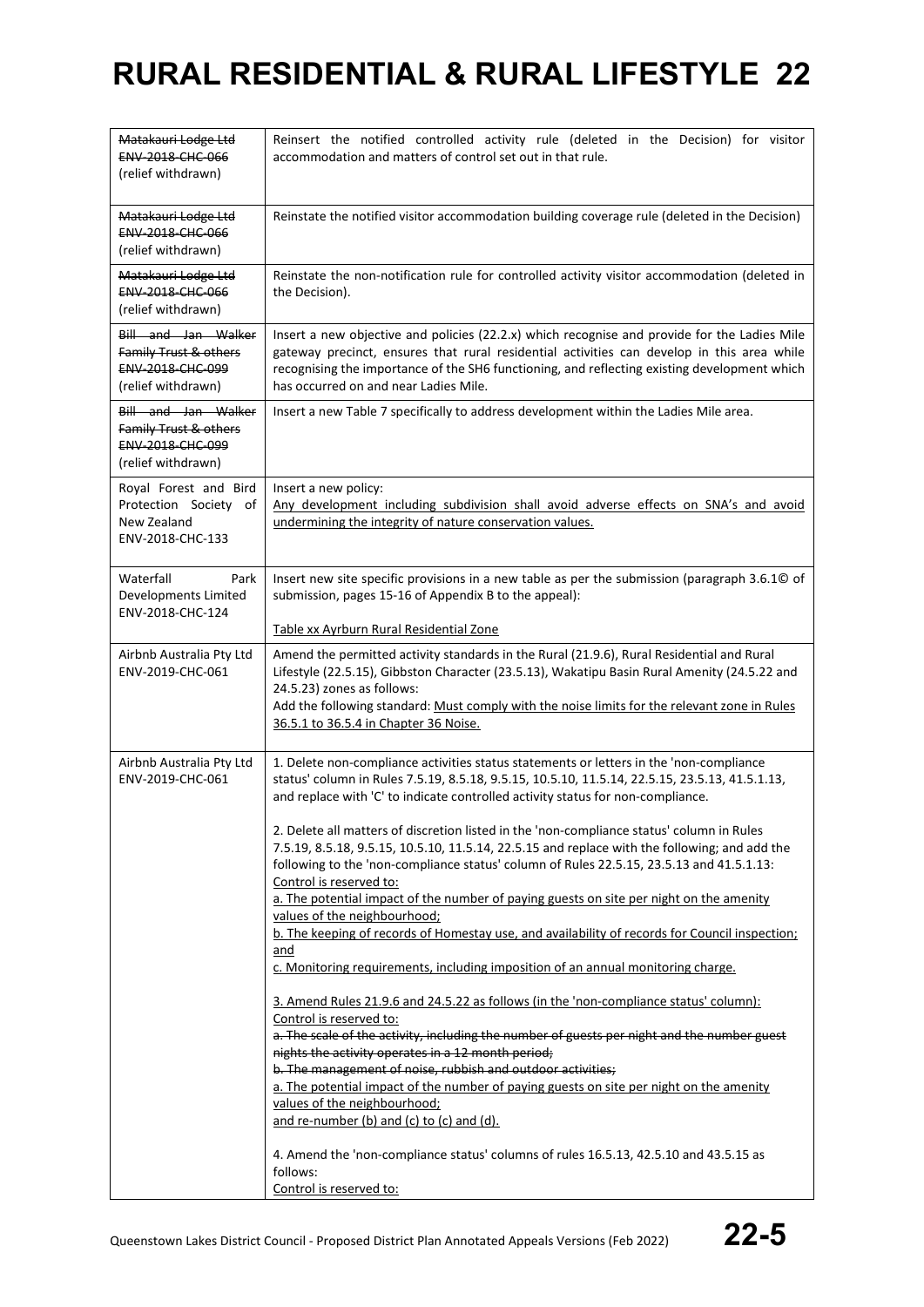|                           | a. The potential impact of the number of paying guests on site per night on the amenity                                                                                                  |
|---------------------------|------------------------------------------------------------------------------------------------------------------------------------------------------------------------------------------|
|                           | values of the neighbourhood;                                                                                                                                                             |
|                           | a. The location, nature and scale of activities;                                                                                                                                         |
|                           | b. The location, and provision, and screening of parking and access;                                                                                                                     |
|                           | c. The management of noise, rubbish and outdoor activities;                                                                                                                              |
|                           | and re-number (d) and (e) to (b) and (c).                                                                                                                                                |
|                           |                                                                                                                                                                                          |
| Airbnb Australia Pty Ltd  | Amend the permitted activity standards for RVAs in these rules as follows:                                                                                                               |
| ENV-2019-CHC-061          | . Must not exceed a cumulative total of 120 90-nights occupation by paying guests on a site                                                                                              |
|                           | per 12 month period.<br>• Must comply with the noise limits for the relevant zone in Rules 36.5.1 to 36.5.4 in Chapter                                                                   |
|                           | 36 Noise.                                                                                                                                                                                |
|                           |                                                                                                                                                                                          |
|                           | • Smoke alarms must be provided in accordance with clause 5 of the Residential Tenancies                                                                                                 |
|                           | (Smoke Alarms and Insulation) Regulations 2016.                                                                                                                                          |
|                           |                                                                                                                                                                                          |
| Borrie E, Feeley A and LP | Amend Rule 22.5.5 to include site-specific provision for part of Section 9 BLK VII Shotover                                                                                              |
| <b>Trustees Ltd</b>       | Survey District, located at 508 Arrowtown - Lake Hayes Road, sought to be zoned Rural                                                                                                    |
| ENV-2019-CHC-021          | Residential Zone - Arrowtown West Sub-Zone, as follows:                                                                                                                                  |
|                           | Rule 22.5.5 Setbacks from roads                                                                                                                                                          |
|                           |                                                                                                                                                                                          |
|                           | The minimum setback from any building from a road boundary shall be:<br>This rule does not apply to the Arrowtown West Sub Zone.                                                         |
| Borrie E, Feeley A and LP | Amend Chapter 22 to include site-specific provisions for part of Section 9 BLK VII Shotover                                                                                              |
| <b>Trustees Ltd</b>       | Survey District, located at 508 Arrowtown - Lake Hayes Road, sought to be zoned Rural                                                                                                    |
| ENV-2019-CHC-021          | Residential Zone - Arrowtown West Sub-Zone, as follows:                                                                                                                                  |
|                           |                                                                                                                                                                                          |
|                           | Table 7 Rural Residential - Arrowtown West Sub Zone                                                                                                                                      |
|                           | 22.5.39 Residential Density (non-compliance status = NC)                                                                                                                                 |
|                           | There shall be no more than five residential units within the Rural Residential Zone                                                                                                     |
|                           | 22.5.40 Building Setbacks (non-compliance status = NC)                                                                                                                                   |
|                           | 22.5.40.1 The minimum setback of any building from Arrowtown - Lake Hayes Road shall be                                                                                                  |
|                           | 25m.                                                                                                                                                                                     |
|                           | 22.5.40.2 The minimum setback of any building from the southern zone boundary shall be 10m.<br>22.5.40.3 The minimum setback of any building from the Lower Density Suburban Residential |
|                           | Zone boundary shall be 6m.                                                                                                                                                               |
|                           | 22.5.41 Landscaping (non-compliance status = NC)                                                                                                                                         |
|                           | The row of specimen trees and the hedging within the building restriction area adjacent to                                                                                               |
|                           | Arrowtown - Lake Hayes Road shall be maintained by the land owner(s). This rule shall be given                                                                                           |
|                           | effect to by a consent notice registered against the title of the lot containing all or part of the                                                                                      |
|                           | building restriction area adjacent to Arrowtown-Lake Hayes Road.                                                                                                                         |
|                           | $22.5.42$ Fencing (non-compliance status = D)                                                                                                                                            |
|                           | Solid or solid paling fences shall not be erected.                                                                                                                                       |
|                           | 22.5.43 Vehicle Accesses (non-compliance status = NC)                                                                                                                                    |
|                           | No more than two vehicle accesses shall be permitted on Arrowtown-Lake Hayes Road.                                                                                                       |
| Airbnb Australia Pty Ltd  | 1. For Rules 7.5.18; 8.5.17; 9.5.14; 10.5.9; 11.5.13:                                                                                                                                    |
| ENV-2019-CHC-061          | a. delete all text within the 'non-compliance status' column except for the following two<br>matters (which have different numbering for each rule):                                     |
|                           | "The keeping of records of RVA use, and availability of records for Council inspection; and                                                                                              |
|                           | Monitoring requirements, including imposition of an annual monitoring charge."                                                                                                           |
|                           |                                                                                                                                                                                          |
|                           | b. Insert into the 'non-compliance status' column, above the two remaining matters                                                                                                       |
|                           | - 'C' (to indicate controlled activity status).                                                                                                                                          |
|                           | - the statement "Control is reserved to:"                                                                                                                                                |
|                           | - the following new matter of control: "The location and provision of parking and access for                                                                                             |
|                           | the construction of new residential dwellings to be used for RVA"                                                                                                                        |
|                           |                                                                                                                                                                                          |
|                           | 2. For Rules 16.5.12; 21.9.5; 24.5.20; 42.5.9; 43.5.14, within the 'non-compliance status'                                                                                               |
|                           | column, make the following changes:<br>a. delete all matters of control, except the following two (which have different numbering                                                        |
|                           | for each rule):                                                                                                                                                                          |
|                           | "The keeping of records of RVA use, and availability of records for Council inspection; and                                                                                              |
|                           | Monitoring requirements, including imposition of an annual monitoring charge."                                                                                                           |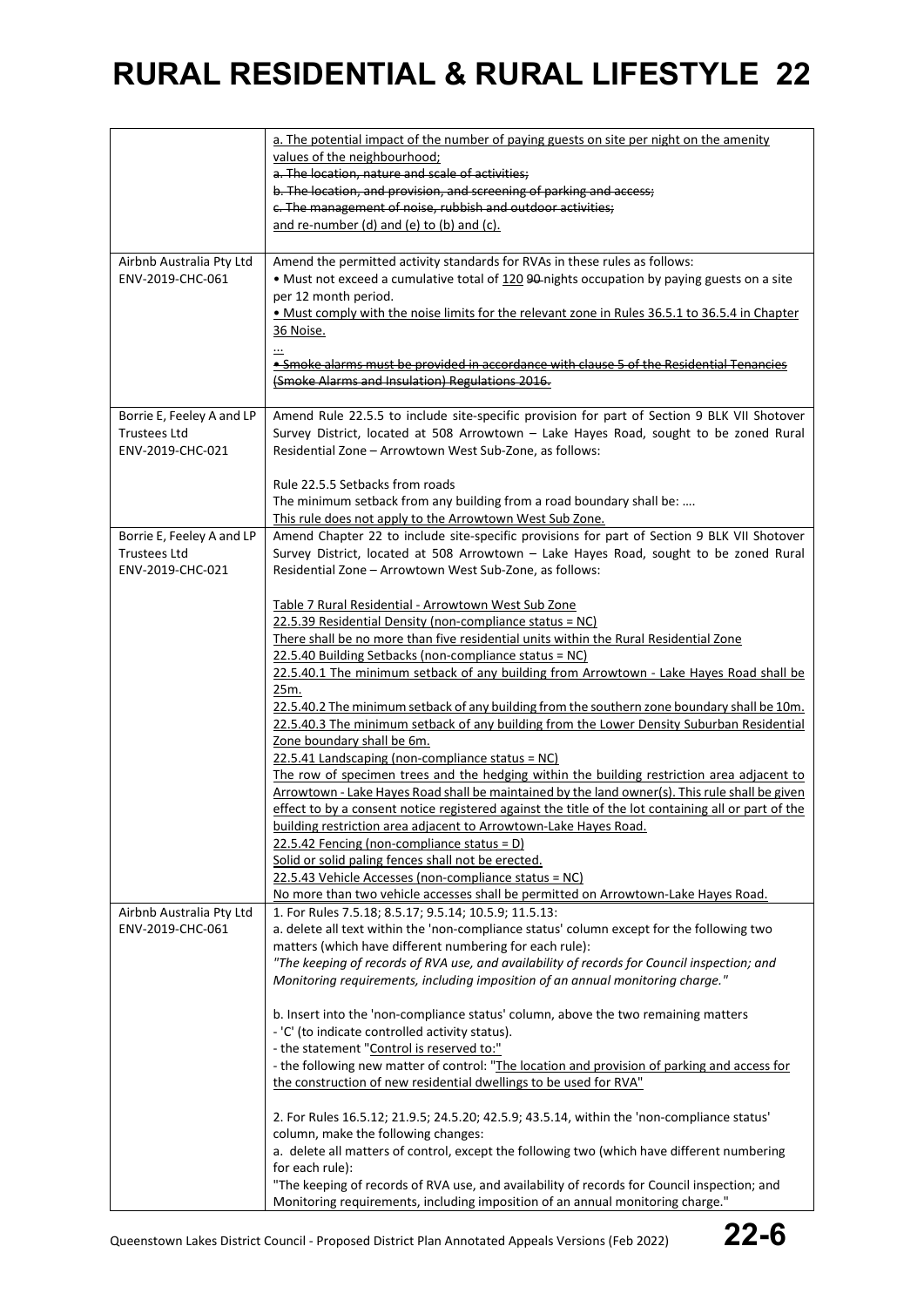| b. add the following new matter of control: "The location and provision of parking and access |
|-----------------------------------------------------------------------------------------------|
| for the construction of new residential dwellings to be used for RVA"                         |
|                                                                                               |
| 3. For Rules 22.5.14; 23.5.12; 41.5.1.12, within the 'non-compliance status' column, make the |
| following changes:                                                                            |
| a. delete "D" and replace with "C" (to indicate controlled activity status).                  |
| b. Add the following text: "Control is reserved to:"                                          |
| c. Add the following matters of control:                                                      |
| a. The location and provision of parking and access for the construction of new residential   |
| dwellings to be used for RVA;                                                                 |
| b. The keeping of records of RVA use, and availability of records for Council inspection; and |
| c. Monitoring requirements, including imposition of an annual monitoring charge.              |
|                                                                                               |

*Note: the annotations in this chapter reflect the Council's interpretation of the provisions affected by appeals.*

### **22.1 Zone Purpose**

There are four rural zones in the District. The Rural Zone is the most extensive of these. The Gibbston Valley is recognised as a special character area for viticulture production and the management of this area is provided for in Chapter 23: Gibbston Character Zone. Opportunities for rural living activities are provided for in the Rural-Residential and Rural Lifestyle Zones.

The Rural Residential and Rural Lifestyle zones provide residential living opportunities on the periphery of urban areas and within specific locations amidst the Rural Zone. In both zones a minimum allotment size is necessary to maintain the character and quality of the zones and the open space, rural and natural landscape values of the surrounding Rural Zone.

While development is anticipated in the Rural Residential and Rural Lifestyle zones, the district is subject to natural hazards and, where applicable, it is anticipated that development will recognise and manage the risks of natural hazards at the time of subdivision or the identification of building platforms.

### **Rural Residential Zone**

The Rural Residential zone generally provides for development at a density of up to one residence every 4000m². Some Rural Residential areas are located within visually sensitive landscapes. Additional provisions apply to development in some areas to enhance landscape values, indigenous vegetation, the quality of living environments within the zone and to manage the visual effects of the anticipated development from outside the zone, particularly from surrounding rural areas, lakes and rivers. The potential adverse effects of buildings are controlled by bulk and location, colour and lighting standards and, where required, design and landscaping controls imposed at the time of subdivision.

### **Rural Lifestyle Zone**

The Rural Lifestyle zone provides for rural living opportunities with an overall density of one residential unit per two hectares across a subdivision. Building platforms are identified at the time of subdivision to manage the sprawl of buildings, manage adverse effects on landscape values and to manage other identified constraints such as natural hazards and servicing. The potential adverse effects of buildings are controlled by height, colour and lighting standards.

Many of the Rural Lifestyle zones are located within sensitive parts of the district's distinctive landscapes. While residential development is anticipated within these zones, provisions are included to manage the visual prominence of buildings, control residential density and generally discourage commercial activities. Building location is controlled by the identification of building platforms, bulk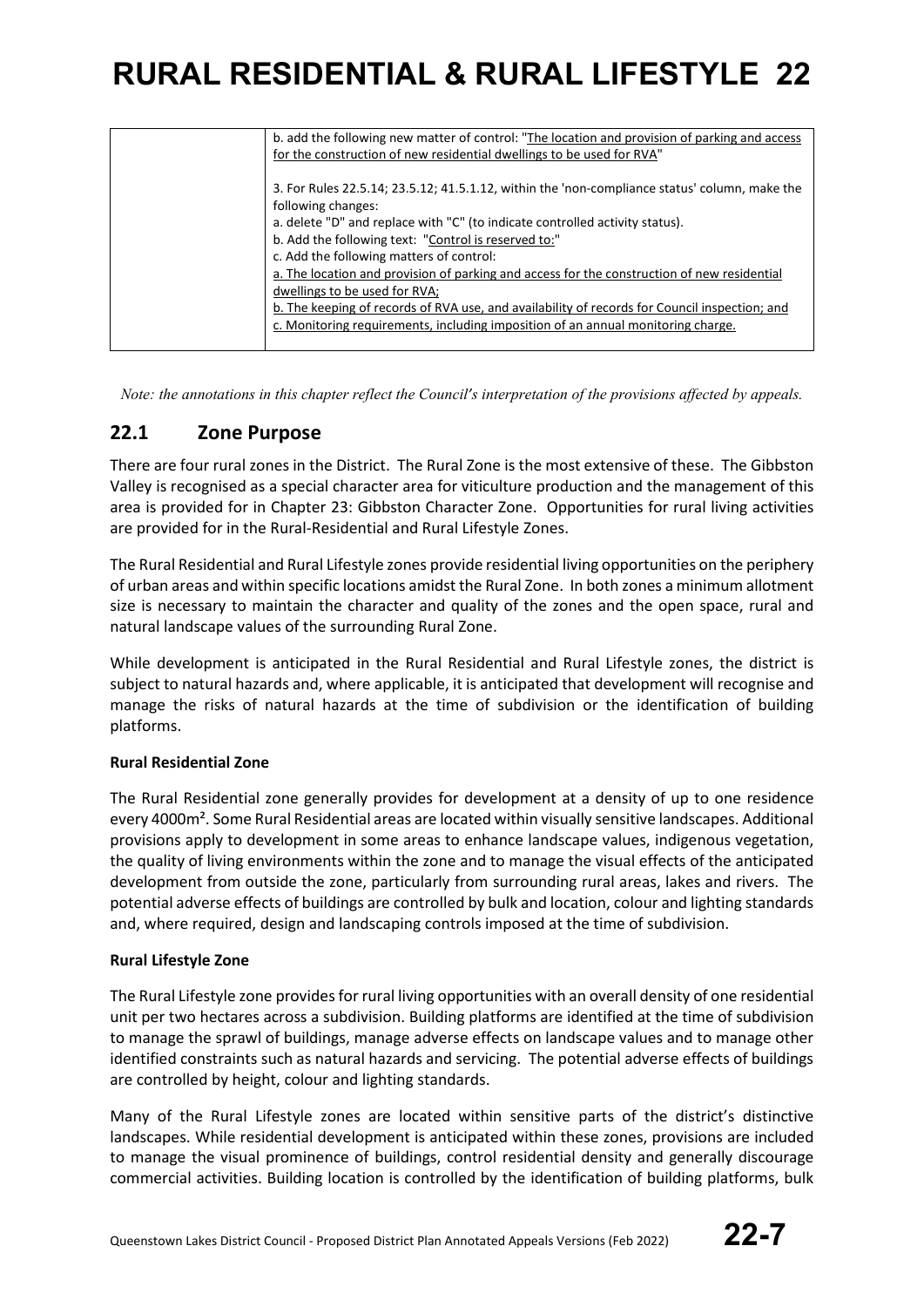and location standards and, where required, design and landscaping controls imposed at the time of subdivision.

### **22.2 Objectives and Policies**

- $22.2.1$ **Objective - Rural living opportunities are enabled in areas that can absorb development, on the basis that the density, scale and form of development:**
	- **a. Protects the landscape values of the District's Outstanding Natural Features and Outstanding Natural Landscapes;**
	- b. **Maintains the landscape character and maintains or enhances the visual amenity values of the District's Rural Character Landscapes.**

| Objective 22.2.1 and relief sought                                                                                                                                                                                                                                                                | Appellant<br><b>Court Number</b>                                                                     | Consequentially<br><b>Affected Provisions</b> |
|---------------------------------------------------------------------------------------------------------------------------------------------------------------------------------------------------------------------------------------------------------------------------------------------------|------------------------------------------------------------------------------------------------------|-----------------------------------------------|
| Amend Objective 22.2.1:                                                                                                                                                                                                                                                                           | Roval Forest and Bird<br>Protection Society of New                                                   |                                               |
| Maintain and enhance the Tthe District's landscape quality,<br>characterand visual amenity and nature conservation values are<br>maintained and enhanced<br>while<br>enabling<br>living<br>rural<br>opportunities in areas that can avoid detracting from those landscapes<br>absorb development. | Zealand<br><b>ENV-2018-CHC-133</b><br>(as per further particulars<br>received)<br>(relief withdrawn) |                                               |

### **Policies**

- 22.2.1.1 Ensure the visual prominence of buildings is avoided, remedied or mitigated particularly development and associated earthworks on prominent slopes, ridges and skylines.
- 22.2.1.2 Set density and building coverage standards in order to maintain rural living character and amenity values and the open space and rural qualities of the District's landscapes.
- 22.2.1.3 Allow for flexibility of the density provisions, where design-led and innovative patterns of subdivision and residential development, roading and planting would enhance the character and amenity values of the zone and the District's landscapes.
- 22.2.1.4 Manage anticipated activities that are located in proximity to Outstanding Natural Features or Outstanding Natural Landscapes so that they do not compromise the landscape values of that Feature or Landscape.

| Policy 22.2.1.4 and relief sought | Appellant<br><b>Court Number</b> | Consequentially<br><b>Affected Provisions</b> |
|-----------------------------------|----------------------------------|-----------------------------------------------|
| Delete Policy 22.2.1.4            | <b>Darby Planning Limited</b>    |                                               |
|                                   | ENV-2018-CHC-150                 |                                               |
|                                   | (Consent Order issued)           |                                               |
|                                   | Bill and Jan Walker Family       |                                               |
|                                   | Trust & others                   |                                               |
|                                   | ENV-2018-CHC-099                 |                                               |
|                                   | (relief withdrawn)               |                                               |
|                                   |                                  |                                               |
|                                   | Waterfall Park                   |                                               |
|                                   | Developments Limited             |                                               |
|                                   | <b>ENV 2018 CHC 124</b>          |                                               |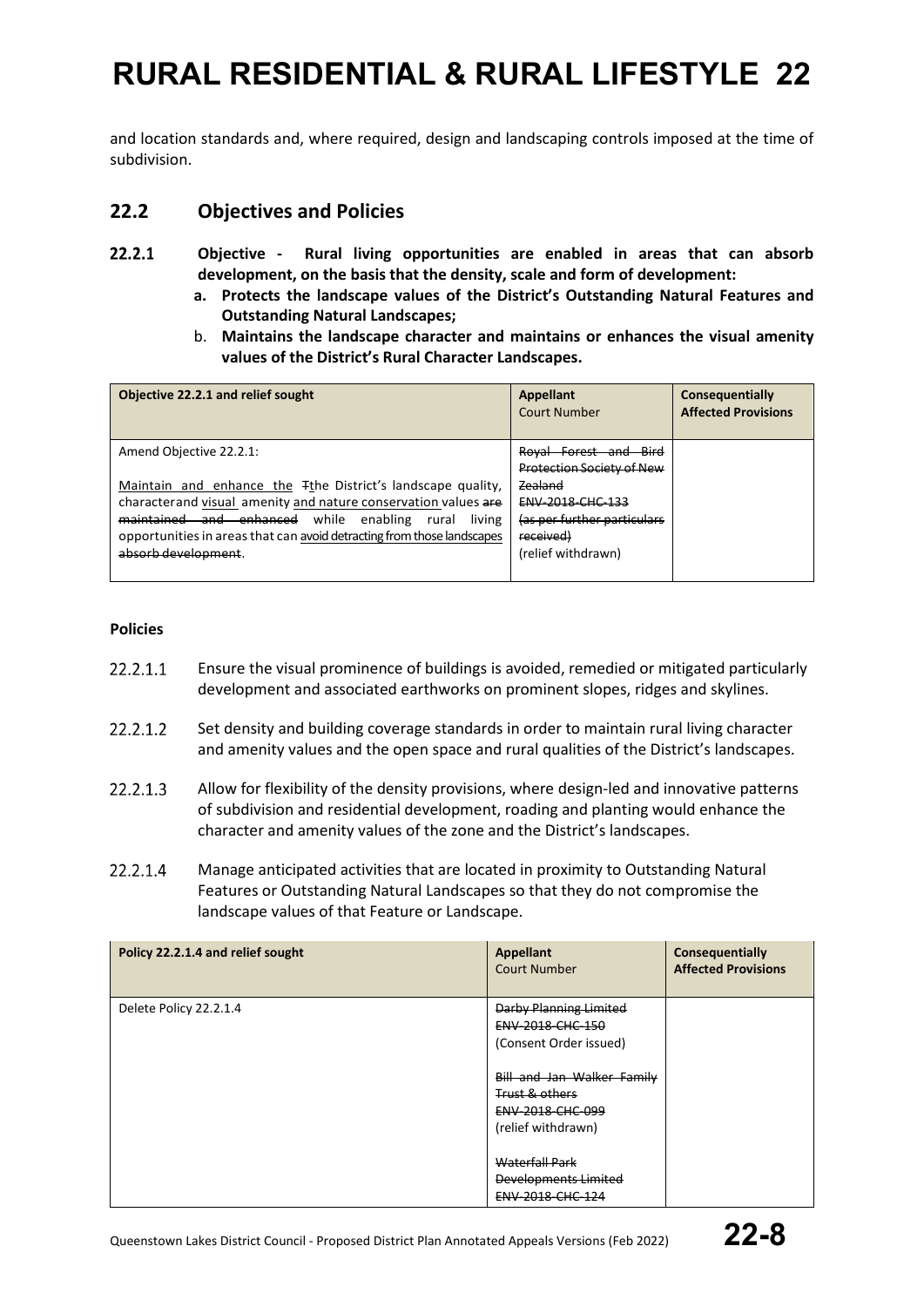|                                                                                    | (Consent Order issued)                                                                 |  |
|------------------------------------------------------------------------------------|----------------------------------------------------------------------------------------|--|
|                                                                                    | Mt Christina Limited<br><b>ENV 2018 CHC 103</b><br>(Consent Order issued)              |  |
| Delete Policy 22.2.1.4 or otherwise amend to clarify what is near<br>an ONL / ONF. | Bill and Jan Walker Family<br>Trust & others<br>ENV-2018-CHC-099<br>(relief withdrawn) |  |

- 22.2.1.5 Maintain and enhance landscape values and amenity values within the zones by controlling the colour, scale, location and height of permitted buildings and in certain locations or circumstances require landscaping and vegetation controls.
- 22.2.1.6 Lights be located and directed so as to avoid glare to other properties, roads, and other public places and to avoid degradation of views of the night sky.
- 22.2.1.7 Have regard to fire risk from vegetation and the potential risk to people and buildings, when assessing subdivision, development and any landscaping.
- 22.2.1.8 Provide adequate firefighting water and fire service vehicle access to ensure an efficient and effective emergency response.

#### $22.2.2$ **Objective - The predominant land uses within the Rural Residential and Rural Lifestyle Zones are rural and residential activities.**

| Objective 22.2.2 and relief sought   | Appellant<br><b>Court Number</b>                              | Consequentially<br><b>Affected</b><br><b>Provisions</b> |
|--------------------------------------|---------------------------------------------------------------|---------------------------------------------------------|
| Reinstate notified Objective 22.2.2. | Matakauri Lodge Ltd<br>ENV-2018-CHC-066<br>(relief withdrawn) |                                                         |

### **Policies**

 $22.2.2.1$ Enable residential and farming activities in both zones, and provide for community and visitor accommodation activities which, in terms of location, scale and type, community are compatible with and enhance the predominant activities of the relevant zone.

| Policy 22.2.2.1 and relief sought   | Appellant<br><b>Court Number</b>                                     | Consequentially<br><b>Affected</b><br><b>Provisions</b> |
|-------------------------------------|----------------------------------------------------------------------|---------------------------------------------------------|
| Reinstate notified Policy 22.2.2.1. | Matakauri Lodge Ltd<br><b>ENV 2018 CHC 066</b><br>(relief withdrawn) |                                                         |

#### 22.2.2.2 Any development, located on the periphery of residential and settlement areas, shall avoid undermining the integrity of the urban rural edge and where applicable, the urban growth boundaries by complying with relevant density requirements.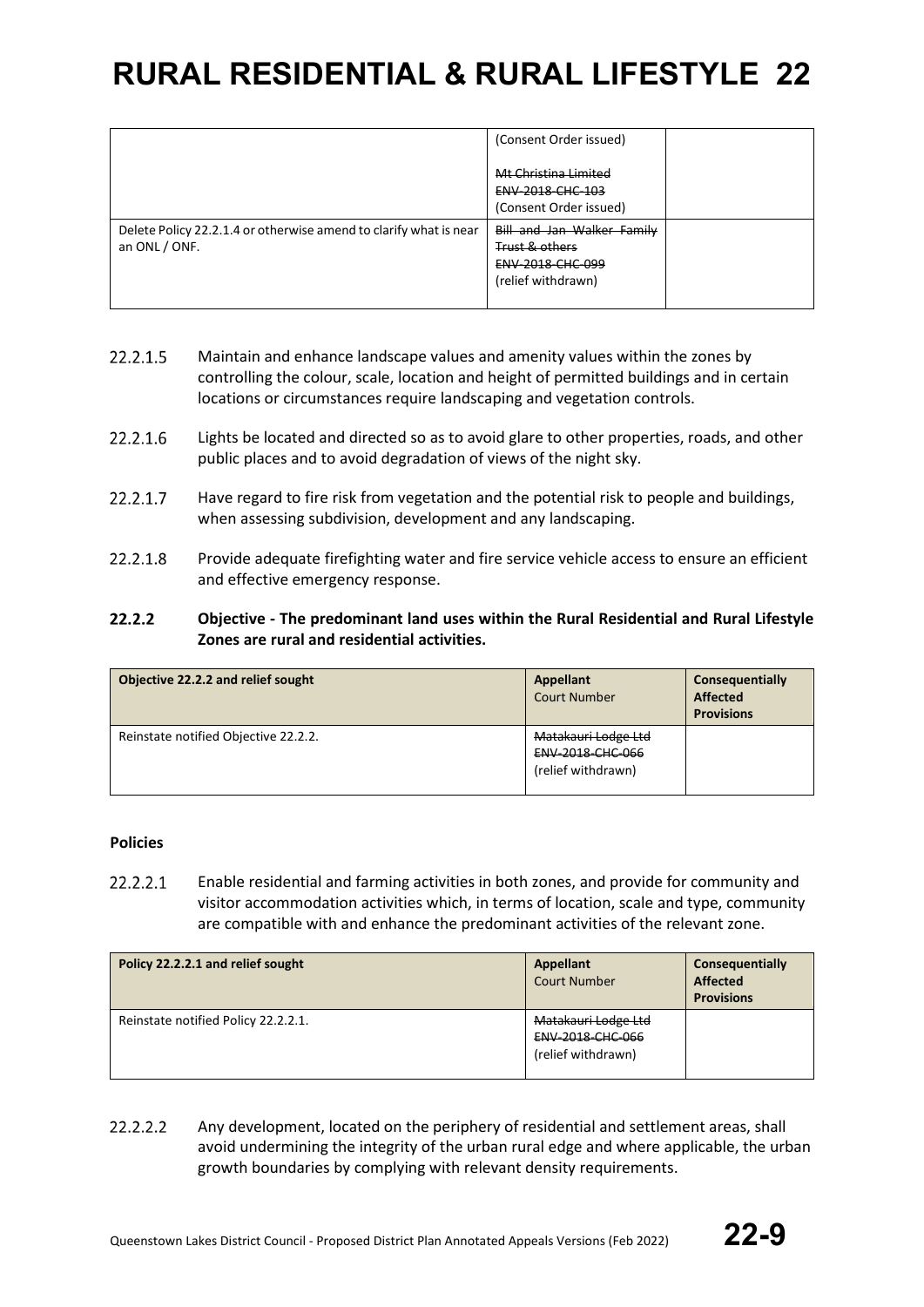| Policy 22.2.2.2 and relief sought | <b>Appellant</b><br>Court Number           | Consequentially<br><b>Affected Provisions</b> |
|-----------------------------------|--------------------------------------------|-----------------------------------------------|
| Delete Policy 22.2.2.2            | Darby Planning Limited<br>ENV-2018-CHC-150 | Objective 4.2.1                               |
|                                   | (Consent order issued)                     |                                               |
|                                   |                                            | Objective 4.2.1                               |
|                                   | Bill and Jan Walker Family                 |                                               |
|                                   | <b>Trust &amp; others</b>                  |                                               |
|                                   | ENV-2018-CHC-099                           |                                               |
|                                   | (relief withdrawn)                         | <b>Strategic Policy 3.3.14</b>                |
|                                   |                                            |                                               |
|                                   | Waterfall Park Developments                |                                               |
|                                   | Limited                                    |                                               |
|                                   | ENV-2018-CHC-124                           |                                               |
|                                   | (relief withdrawn)                         |                                               |

 $22.2.2.3$ Discourage commercial, community and other non-residential activities, including restaurants, visitor accommodation and industrial activities, that would diminish amenity values and the quality and character of the rural living environment.

| Policy 22.2.2.3 and relief sought   | Appellant<br><b>Court Number</b>                                     | Consequentially<br><b>Affected Provisions</b> |
|-------------------------------------|----------------------------------------------------------------------|-----------------------------------------------|
| Reinstate notified Policy 22.2.2.3. | Matakauri Lodge Ltd<br><b>ENV 2018 CHC 066</b><br>(relief withdrawn) |                                               |

22.2.2.4 The bulk, scale and intensity of buildings used for visitor accommodation, residential visitor accommodation and homestay activities are to be commensurate with the anticipated development of the zone and surrounding residential activities.

| Policy 22.2.2.4 and relief sought   | Appellant<br><b>Court Number</b>                              | Consequentially<br><b>Affected Provisions</b> |
|-------------------------------------|---------------------------------------------------------------|-----------------------------------------------|
| Reinstate notified Policy 22.2.2.4. | Matakauri Lodge Ltd<br>ENV-2018-CHC-066<br>(relief withdrawn) |                                               |

- 22.2.2.5 Enable residential visitor accommodation and homestays in conjunction with residential units (including residential flats) whilst limiting the scale, intensity and frequency of these activities.
- $22.2.3$ **Objective - New development does not exceed available capacities for servicing and infrastructure.**

### **Policies**

22.2.3.1 Discourage new development that requires servicing and infrastructure at a cost to the community.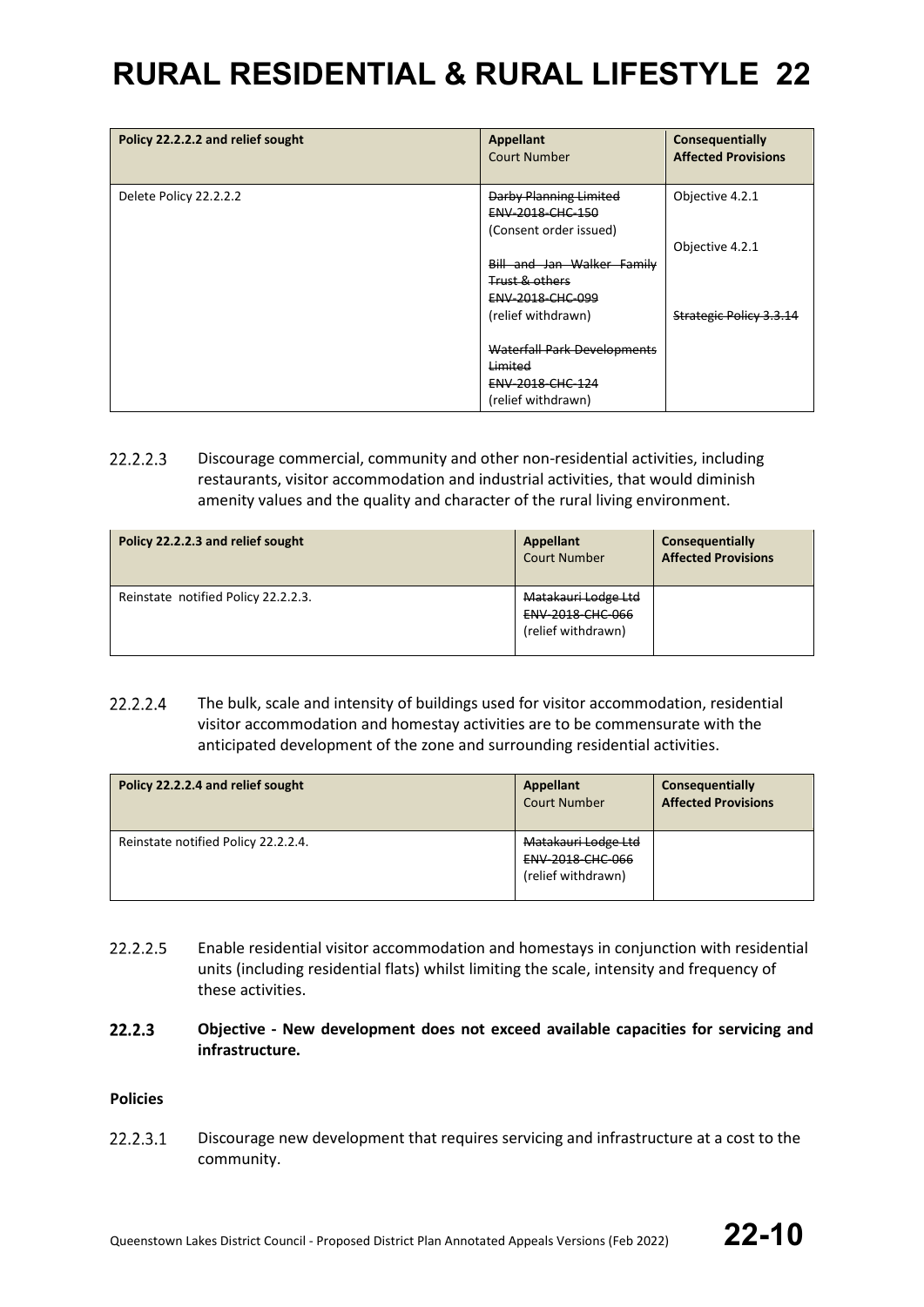| Policy 22.2.3.1 and relief sought | <b>Appellant</b><br><b>Court Number</b>                                                                                                                                                             | Consequentially<br><b>Affected Provisions</b> |
|-----------------------------------|-----------------------------------------------------------------------------------------------------------------------------------------------------------------------------------------------------|-----------------------------------------------|
| Delete Policy 22.2.3.1            | 22.5.14<br><b>Planning Limited</b><br>ENV-2018-CHC-150<br>(relief withdrawn)<br>Bill and Jan Walker<br>Family Trust & others<br><b>ENV 2018 CHC 099</b><br>(relief withdrawn)<br>Waterfall<br>-Park |                                               |
|                                   | <b>Developments</b><br>Limited<br><b>ENV 2018 CHC 124</b><br>(relief withdrawn)                                                                                                                     |                                               |

- 22.2.3.2 Ensure traffic generated by new development does not compromise road safety or efficiency.
- 22.2.4 **Objective - Sensitive activities conflicting with existing and anticipated rural activities are managed.**

### **Policies**

- 22.2.4.1 Recognise existing and permitted activities, including activities within the surrounding Rural Zone might result in effects such as odour, noise, dust and traffic generation that are established, or reasonably expected to occur and will be noticeable to residents and visitors in rural areas.
- 22.2.5 **Objective - Bob's Cove Rural Residential Sub-Zone - Residential Development is comprehensively-planned with ample open space and a predominance of indigenous vegetation throughout the zone.**
- 22.2.5.1 Ensure at least 75% of the zone is retained as undomesticated area and at least 50% of this area is established and maintained in indigenous species such that total indigenous vegetation cover is maintained over that area.
- 22.2.5.2 Ensure there is open space in front of buildings that remains generally free of vegetation to avoid disrupting the open pastoral character of the area and the lake and mountain views.
- $22.2.6$ **Objective - Bob's Cove Rural Residential Zone - The ecological and amenity values of the Bob's Cove Rural Residential zone are maintained and enhanced.**
- 22.2.6.1 To ensure views of Lake Wakatipu and the surrounding landforms from the Glenorchy-Queenstown Road are retained through appropriate landscaping and the retention of view shafts.
- 22.2.6.2 To ensure the ecological and amenity values of Bob's Cove are retained and, where possible, enhanced through: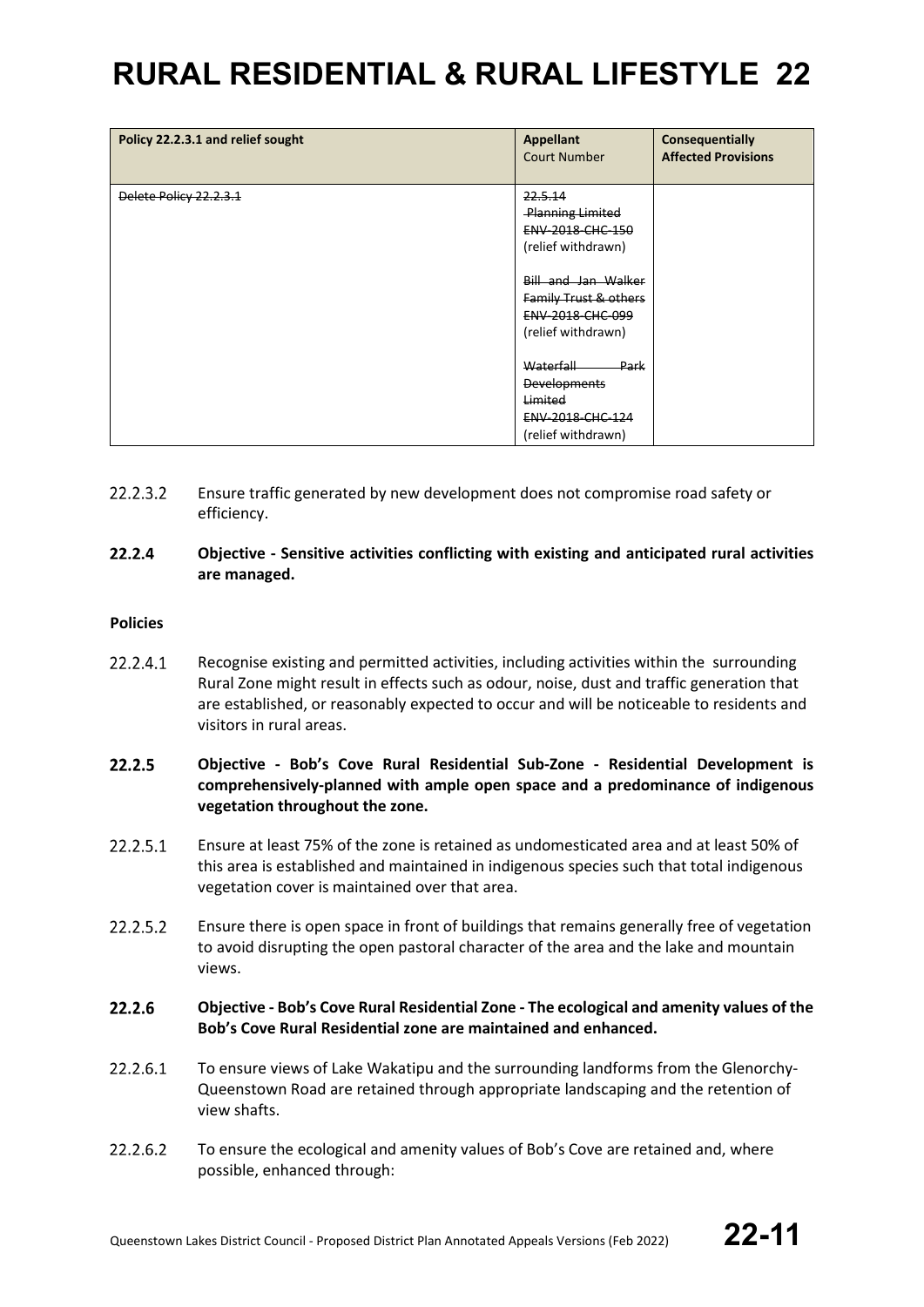- a. appropriate landscaping using native plants;
- b. restricting the use of exotic plants;
- c. removing wilding species;
- d. providing guidance on the design and colour of buildings;
- e. maintaining view shafts from the Queenstown-Glenorchy Road.

#### $22.2.7$ **Objective - Criffel Station Rural Lifestyle Zone - The long-distance visual values of the Criffel Station Rural Lifestyle zone (upper terrace) are maintained.**

- 22.2.7.1 Ensure that built form is reasonably inconspicuous when viewed from State Highway 6 to the north by:
	- a. Avoiding development over the more sensitive parts of the zone via Building Restriction Areas;
	- b. Ensuring the Building Restriction Areas (excluding vehicle accessways) are maintained in open pasture (except for landscaping and land management approved by way of subdivision consent);
	- c. Restricting the height and coverage of buildings to encourage low, single storey built form.

### **22.3 Other Provisions and Rules**

#### $22.3.1$ **District Wide**

Attention is drawn to the following District Wide chapters.

| 1  | Introduction            | 2<br>Definitions                                          | 3<br><b>Strategic Direction</b>     |
|----|-------------------------|-----------------------------------------------------------|-------------------------------------|
| 4  | Urban Development       | 5<br>Tangata Whenua                                       | 6<br>Landscapes and Rural Character |
|    | 25 Earthworks           | 26 Historic Heritage                                      | Subdivision<br>27                   |
|    | 28 Natural Hazards      | 29 Transport                                              | 30 Energy and Utilities             |
|    | 31 Signs                | 32 Protected Trees                                        | 33 Indigenous Vegetation            |
|    | 34 Wilding Exotic Trees | 35 Temporary Activities and<br><b>Relocated Buildings</b> | 36 Noise                            |
| 37 | Designations            | District Plan web mapping<br>application                  |                                     |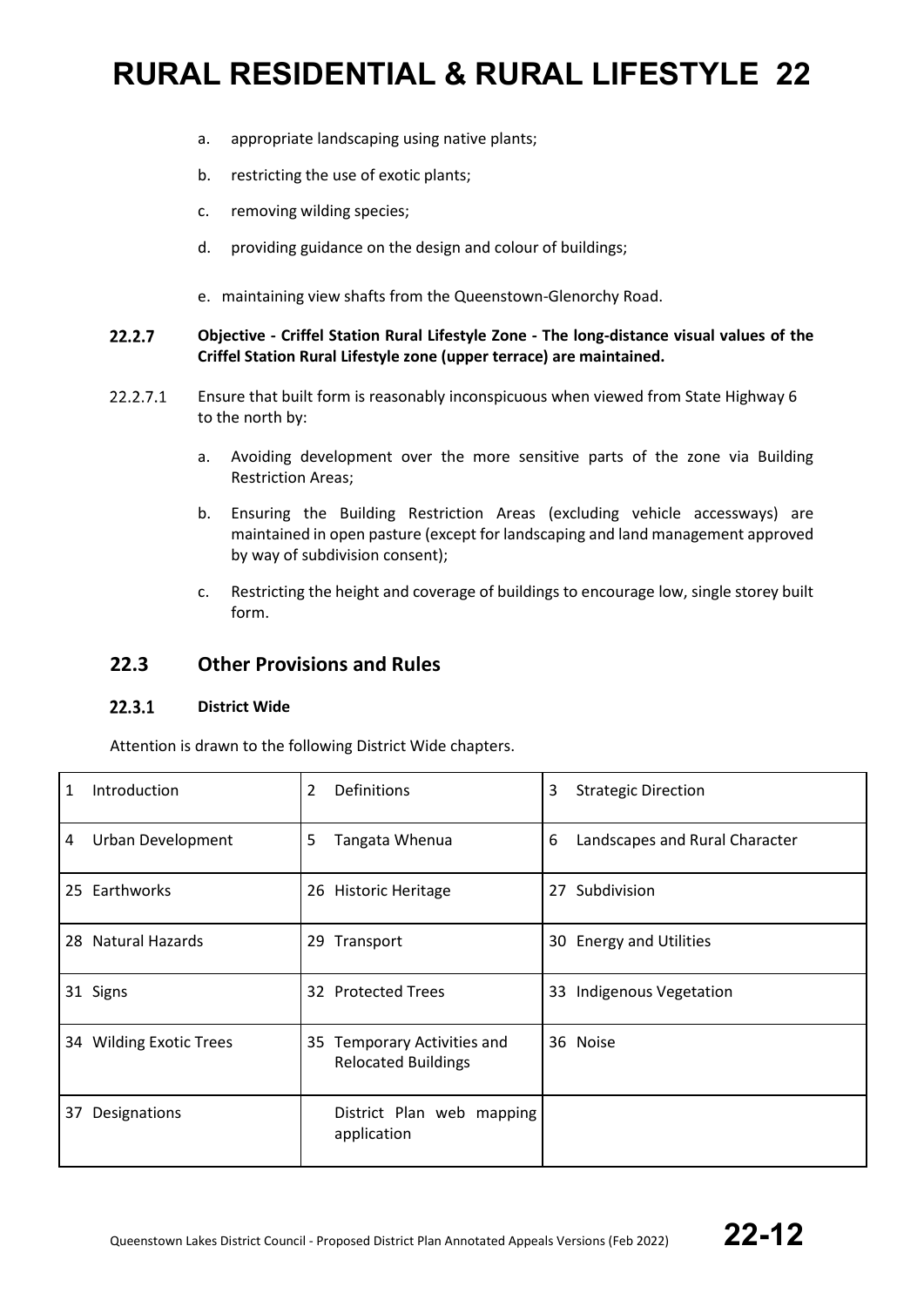#### $22.3.2$ **Interpreting and Applying the Rules**

- 22.3.2.1 A permitted activity must comply with all the rules listed in the Activity and Standards tables, and any relevant district wide rules.
- 22.3.2.2 Where an activity does not comply with a Standard listed in the Standards table, the activity status identified by the 'Non-Compliance Status' column shall apply. Where an activity breaches more than one Standard, the most restrictive status shall apply to the Activity.
- 22.3.2.3 Compliance with any of the following standards, in particular the permitted standards, does not absolve any commitment to the conditions of any relevant land use consent, consent notice or covenant registered on the site's computer freehold register.
- 22.3.2.4 Development and building activities are to be undertaken in accordance with the conditions of resource and subdivision consent and may be subject to monitoring by the Council.
- 22.3.2.5 Applications for building consent for permitted activities shall include information to demonstrate compliance with the following standards, and any conditions of the applicable resource consent or subdivision.
- 22.3.2.6 For controlled and restricted discretionary activities, the Council shall restrict the exercise of its control and discretion to the matters listed in the rule.
- 22.3.2.7 Building platforms identified on a site's computer freehold register must have been registered as part of a resource consent approval by the Council.
- 22.3.2.8 Sub-Zones, being a subset of the respective Rural Residential and Rural Lifestyle zones require that all rules applicable to the respective zone apply, unless specifically stated to the contrary.
- 22.3.2.9 In addition to Tables 1 and 2, the following standards apply to the areas specified:
	- Table 3: Rural Residential Zone at Forest Hill.
	- Table 4: Rural Residential Bob's Cove and Sub Zone.
	- Table 5: Rural Residential Zone at Camp Hill.
	- Table 6: Wyuna Station Rural Lifestyle Zone.
	- Table 7: Criffel Station Rural Lifestyle Zone (upper terrace).
- The status of any Plantation Forestry will be determined by the Resource Management 22.3.2.10 (National Environmental Standards for Plantation Forestry) Regulations 2017.
- 22.3.2.11 These abbreviations are used in the following tables.

| D         | Permitted                | ∼ | Controlled    |
|-----------|--------------------------|---|---------------|
| <b>RD</b> | Restricted Discretionary | D | Discretionary |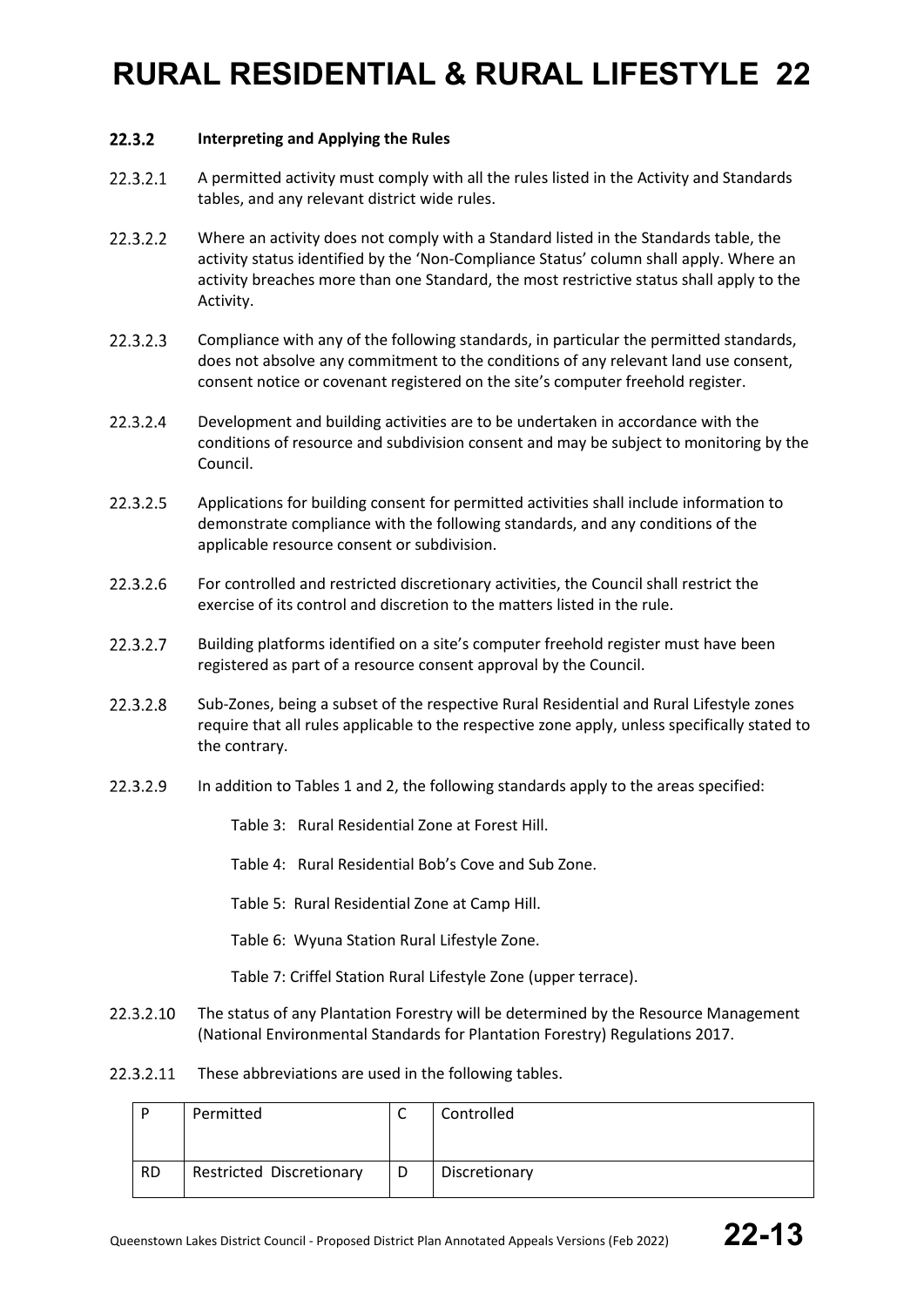| $\mid$ NC | Non Complying | <b>PR</b> | Prohibited |
|-----------|---------------|-----------|------------|
|           |               |           |            |

22.3.2.11A Compliance with the New Zealand Electrical Code of Practice for Electrical Safe Distances ("NZECP34:200111) is mandatory under the Electricity Act 1992. All activities, such as buildings, earthworks and conductive fences regulated by NZECP34: 2001, including any activities that are otherwise permitted by the District Plan must comply with this legislation. Chapter 30 Energy and Utilities part 30.3.3.2.c has additional information in relation to activities and obligations under NZECP34:2001.

#### 22.3.3 **Exemptions**

- 22.3.3.1 The standards pertaining to the colours and materials of buildings in Table 2 do not apply to soffits or, doors that are less than 1.8m wide.
- 22.3.3.2 Internal alterations to buildings including the replacement of joinery is permitted.

### **22.4 Rules - Activities**

| Table 1 |                                                                                                                                                                                                               | <b>Activities - Rural Residential and Rural Lifestyle Zones</b>                                                                                                                                                                                           |           |  |  |
|---------|---------------------------------------------------------------------------------------------------------------------------------------------------------------------------------------------------------------|-----------------------------------------------------------------------------------------------------------------------------------------------------------------------------------------------------------------------------------------------------------|-----------|--|--|
| 22.4.1  |                                                                                                                                                                                                               | <b>Rural Residential Zone</b>                                                                                                                                                                                                                             | P         |  |  |
|         |                                                                                                                                                                                                               | The construction and exterior alteration of buildings.                                                                                                                                                                                                    |           |  |  |
| 22.4.2  | Rural Lifestyle Zone                                                                                                                                                                                          |                                                                                                                                                                                                                                                           |           |  |  |
|         | 22.4.2.1                                                                                                                                                                                                      | The construction and exterior alteration of buildings<br>located within a building platform approved by resource<br>consent, or registered on the applicable computer<br>freehold register.                                                               | P         |  |  |
|         | 22.4.2.2                                                                                                                                                                                                      | Where there is not an approved building platform on the<br>site the exterior alteration of existing buildings located<br>outside of a building platform not exceeding 30% of the<br>ground floor area of the existing building in any ten year<br>period. | P         |  |  |
|         | 22.4.2.3<br>Where there is not an approved building platform on the<br>site the exterior alteration of existing buildings located<br>outside of a building platform that do not comply with<br>Rule 22.4.2.2. |                                                                                                                                                                                                                                                           | <b>RD</b> |  |  |
|         |                                                                                                                                                                                                               | Discretion is restricted to:                                                                                                                                                                                                                              |           |  |  |
|         |                                                                                                                                                                                                               | a. external appearance;                                                                                                                                                                                                                                   |           |  |  |
|         |                                                                                                                                                                                                               | b. visibility from public places;                                                                                                                                                                                                                         |           |  |  |
|         |                                                                                                                                                                                                               | c. landscape character;                                                                                                                                                                                                                                   |           |  |  |
|         |                                                                                                                                                                                                               | d. visual amenity.                                                                                                                                                                                                                                        |           |  |  |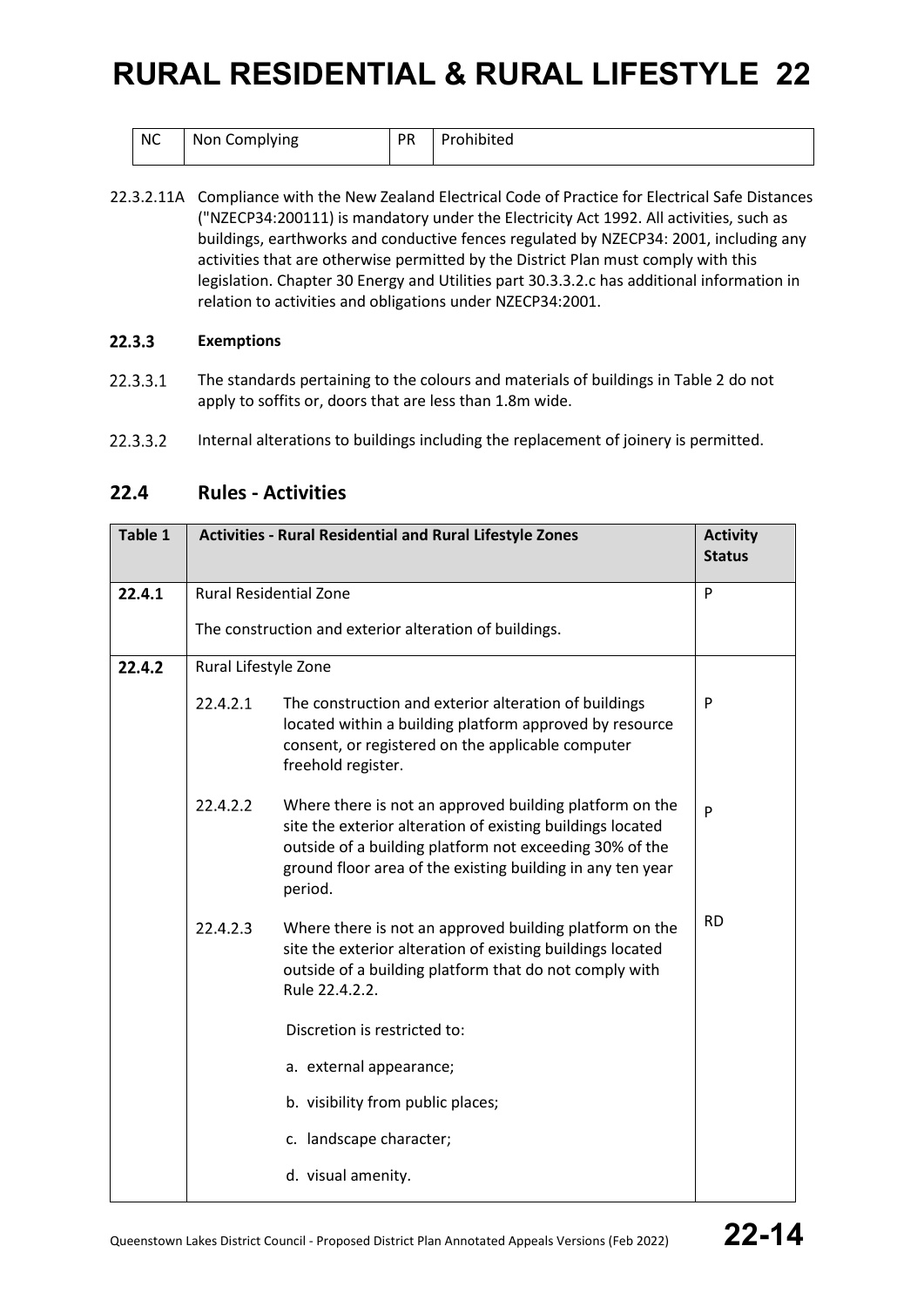| Table 1 | <b>Activities - Rural Residential and Rural Lifestyle Zones</b>                                                                                                                                                    | <b>Activity</b><br><b>Status</b>                                                                  |                                                      |   |
|---------|--------------------------------------------------------------------------------------------------------------------------------------------------------------------------------------------------------------------|---------------------------------------------------------------------------------------------------|------------------------------------------------------|---|
|         | 22.4.2.4<br>The identification of a building platform not less than<br>70m <sup>2</sup> and not greater than 1000m <sup>2</sup> for the purposes of a<br>residential unit except where identified by Rule 27.7.28. |                                                                                                   |                                                      | D |
|         | Rural Residential and Rural Lifestyle Zones                                                                                                                                                                        |                                                                                                   |                                                      |   |
| 22.4.3  | <b>Residential Activity</b>                                                                                                                                                                                        | P                                                                                                 |                                                      |   |
| 22.4.4  | Residential Flat (activity only, the specific rules for the construction of<br>any buildings apply).                                                                                                               | P                                                                                                 |                                                      |   |
| 22.4.5  | <b>Farming Activity</b>                                                                                                                                                                                            |                                                                                                   |                                                      | P |
| 22.4.6  | Home Occupation that complies with the standards in Table 2.                                                                                                                                                       |                                                                                                   |                                                      | P |
| 22.4.7  | Residential Visitor Accommodation and Homestays                                                                                                                                                                    |                                                                                                   |                                                      | P |
| 22.4.8  | Informal Airports for emergency landings, rescues, fire-fighting and<br>activities ancillary to farming activities.                                                                                                |                                                                                                   |                                                      | P |
| 22.4.9  | Home Occupation activity involving retail sales limited to handicrafts or<br>items grown or produced on the site.                                                                                                  | C                                                                                                 |                                                      |   |
|         | Control is reserved to:                                                                                                                                                                                            |                                                                                                   |                                                      |   |
|         | privacy on neighbouring properties;<br>a.                                                                                                                                                                          |                                                                                                   |                                                      |   |
|         | scale and intensity of the activity;<br>b.                                                                                                                                                                         |                                                                                                   |                                                      |   |
|         | traffic generation, parking, access;<br>c.                                                                                                                                                                         |                                                                                                   |                                                      |   |
|         | d.<br>noise;                                                                                                                                                                                                       |                                                                                                   |                                                      |   |
|         | signs and lighting.<br>e.                                                                                                                                                                                          |                                                                                                   |                                                      |   |
| 22.4.10 | Visitor accommodation including the construction or use of buildings<br>for visitor accommodation.                                                                                                                 |                                                                                                   |                                                      | D |
|         | Rule 22.4.10 and relief sought                                                                                                                                                                                     | <b>Appellant</b><br>Court<br><b>Number</b>                                                        | <b>Consequentially</b><br><b>Affected Provisions</b> |   |
|         | Amend<br>activity status for Visitor<br>Accommodation to restricted discretionary<br>beyond permitted activity thresholds.                                                                                         | <b>Darby</b><br>Planning<br>Limited<br><b>ENV 2018</b><br><b>CHC 150</b><br>(relief<br>withdrawn) |                                                      |   |
|         | activity<br>Amend<br>status<br>for<br>Visitor<br>Accommodation to restricted discretionary,<br>where council's discretion is restricted to:                                                                        | Mt Christina<br>Limited<br>ENV-2018-<br>CHC-103                                                   |                                                      |   |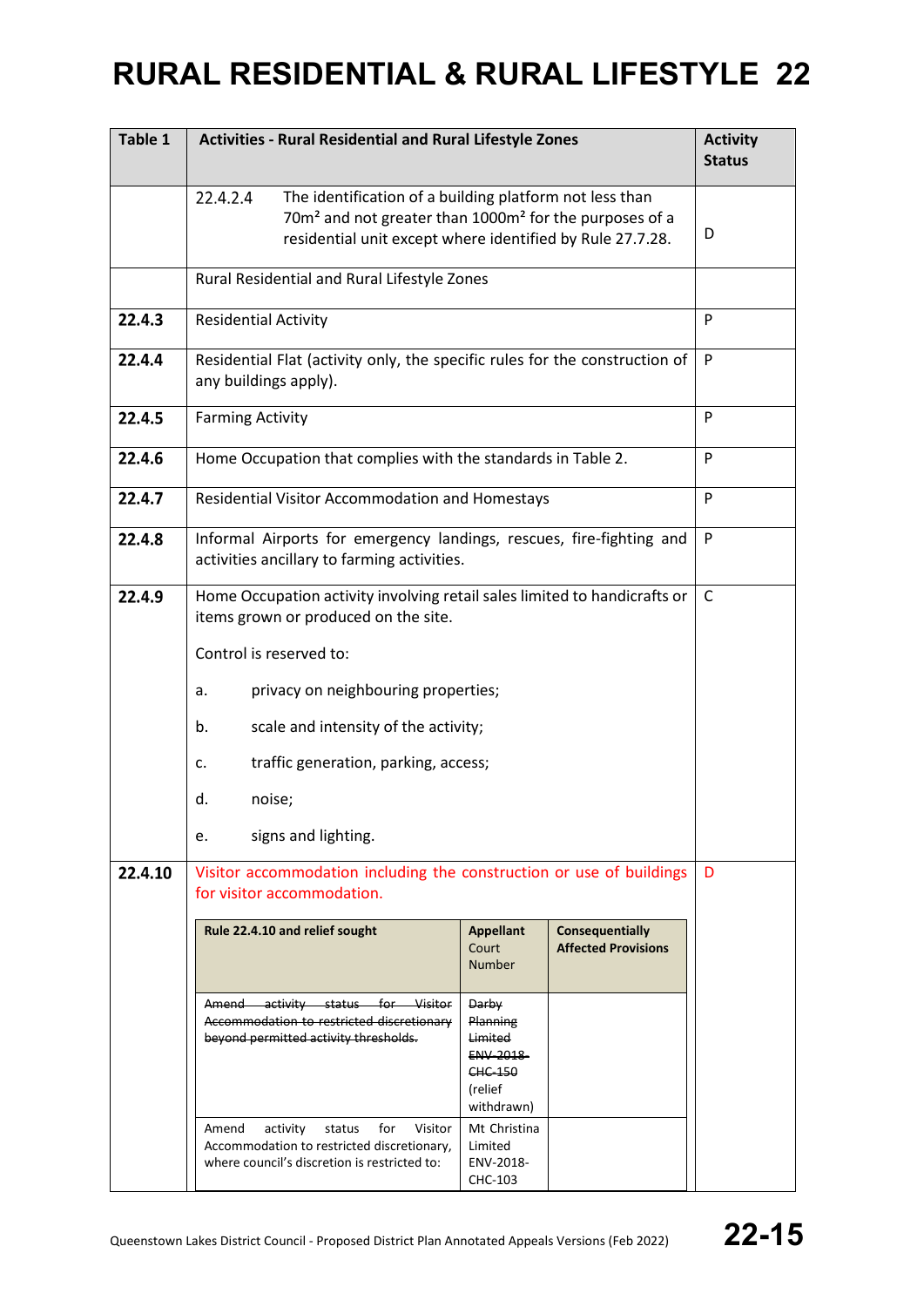| Table 1 | <b>Activities - Rural Residential and Rural Lifestyle Zones</b>                                                                                                                                                                                                                                                                                                               | <b>Activity</b><br><b>Status</b> |  |
|---------|-------------------------------------------------------------------------------------------------------------------------------------------------------------------------------------------------------------------------------------------------------------------------------------------------------------------------------------------------------------------------------|----------------------------------|--|
|         | impacts on the amenity values of<br>neighbouring properties<br>traffic generation, access and<br>parking<br>noise<br>signs and lighting<br>the external appearance, bulk<br>and scale of a building                                                                                                                                                                           |                                  |  |
| 22.4.11 | Informal airports in the Rural Lifestyle Zone, except as provided for by<br>Rule 22.4.8.                                                                                                                                                                                                                                                                                      | D                                |  |
| 22.4.12 | Any building within a Building Restriction Area that is identified on the<br>District Plan web mapping application.                                                                                                                                                                                                                                                           |                                  |  |
| 22.4.13 | Any other activity not listed in Table 1, except for Plantation Forestry<br>where the Resource Management (Resource Management (National<br>Environmental Standard for Plantation Forestry) Regulation 2017)<br>Regulation 2017 prevails.                                                                                                                                     |                                  |  |
| 22.4.14 | Panelbeating, spray painting, motor vehicle repair or dismantling,<br>fibreglassing, sheet metal work, bottle or scrap storage, motorbody<br>building or any activity requiring an Offensive Trade Licence under the<br>Health Act 1956 except where such activities are undertaken as part of<br>a Farming Activity, Residential Activity or a permitted Home<br>Occupation. | <b>PR</b>                        |  |

### **22.5 Rules - Standards**

| Table 2 | <b>Zones</b>           | <b>Standards - Rural Residential and Rural Lifestyle</b>                                                                                                                                                                                                                                                                                                                | <b>Non-compliance Status</b>                                                                                                                                                                                                 |
|---------|------------------------|-------------------------------------------------------------------------------------------------------------------------------------------------------------------------------------------------------------------------------------------------------------------------------------------------------------------------------------------------------------------------|------------------------------------------------------------------------------------------------------------------------------------------------------------------------------------------------------------------------------|
| 22.5.1  |                        | <b>Building Materials and Colours</b>                                                                                                                                                                                                                                                                                                                                   | <b>RD</b>                                                                                                                                                                                                                    |
|         | landscape.<br>22.5.1.1 | All buildings, including any structure larger than<br>5m <sup>2</sup> , new, relocated, altered, reclad or repainted,<br>are subject to the following in order to ensure<br>they are visually recessive within the surrounding<br>All exterior surfaces* must be coloured in the<br>range of browns, greens or greys including:<br>Pre-painted steel and all roofs must | Discretion is restricted to:<br>whether the building<br>a.<br>would be visually<br>prominent, especially in<br>the context of the wider<br>landscape, rural<br>environment and as<br>viewed from neighbouring<br>properties; |
|         | 22.5.1.2               | have a light reflectance value not<br>greater than 20%; and<br>All other surface** finishes except<br>for schist, must have a light                                                                                                                                                                                                                                     | whether the proposed<br>b.<br>colour is appropriate given<br>the existence of<br>established screening or in<br>the case of alterations, if                                                                                  |
|         |                        |                                                                                                                                                                                                                                                                                                                                                                         | the proposed colour is                                                                                                                                                                                                       |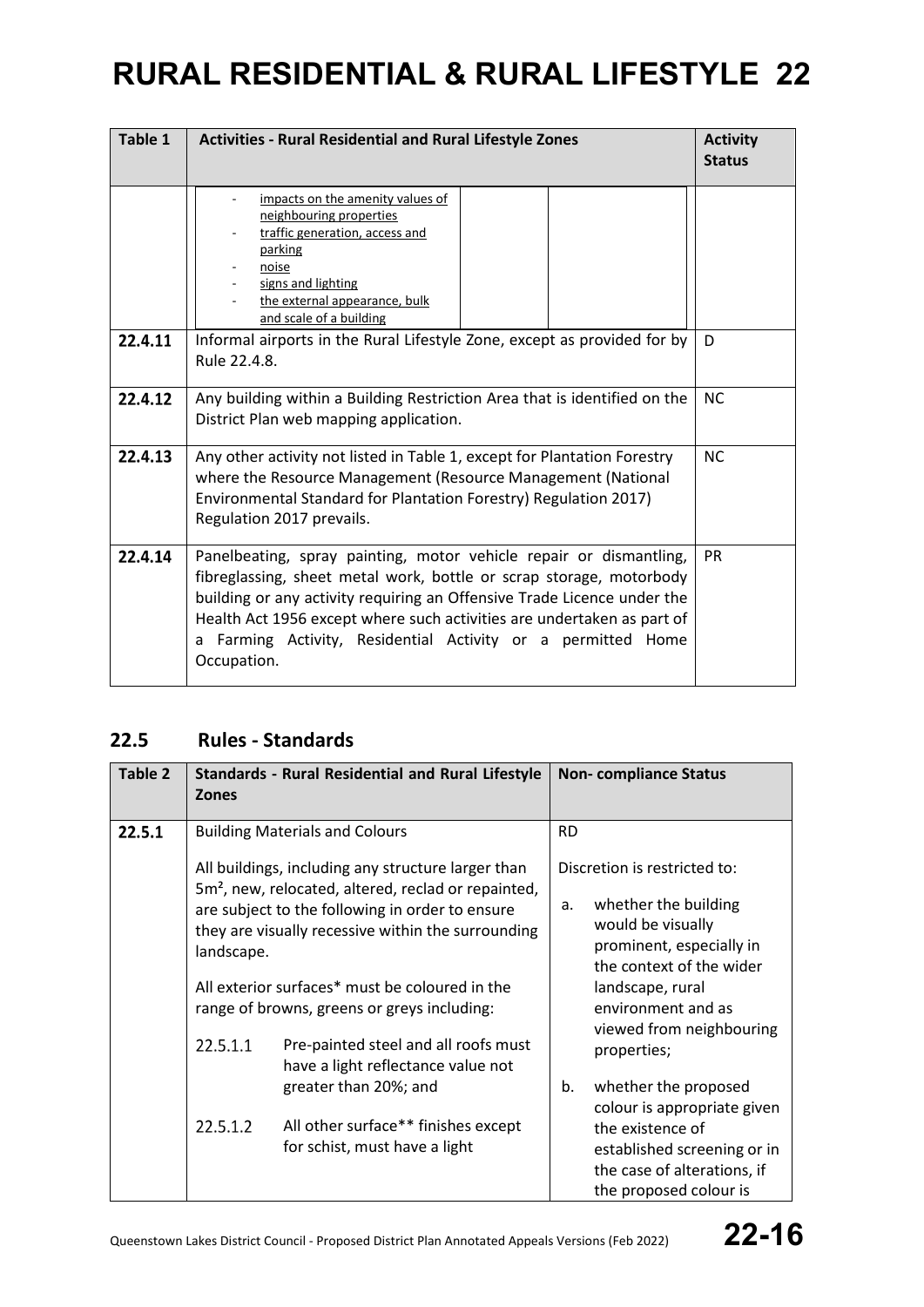| Table 2 | <b>Standards - Rural Residential and Rural Lifestyle</b><br><b>Zones</b>                                                                                                                                                                       | <b>Non-compliance Status</b>                                                                |
|---------|------------------------------------------------------------------------------------------------------------------------------------------------------------------------------------------------------------------------------------------------|---------------------------------------------------------------------------------------------|
|         | reflectance value of not greater than<br>30%.                                                                                                                                                                                                  | already present on a long<br>established building;                                          |
|         | * Excludes soffits, windows and skylights (but not<br>glass balustrades).                                                                                                                                                                      | the size and height of the<br>c.<br>building where the subject<br>colours would be applied. |
|         | ** Includes cladding and built landscaping that<br>cannot be measured by way of light reflectance<br>value but is deemed by the Council to be suitably<br>recessive and have the same effect as achieving a<br>light reflectance value of 30%. |                                                                                             |
| 22.5.2  | Building Coverage (Rural Residential Zone only)                                                                                                                                                                                                | <b>RD</b>                                                                                   |
|         | The maximum ground floor area of any building<br>must not exceed 15% of the net site area.                                                                                                                                                     | Discretion is restricted to:                                                                |
|         |                                                                                                                                                                                                                                                | the effect on open space,<br>a.<br>character and amenity;                                   |
|         |                                                                                                                                                                                                                                                | effects on views and<br>b.<br>outlook from neighbouring<br>properties;                      |
|         |                                                                                                                                                                                                                                                | ability of stormwater and<br>c.<br>effluent to be disposed of<br>on-site.                   |
| 22.5.3  | <b>Building Size</b>                                                                                                                                                                                                                           | <b>RD</b>                                                                                   |
|         | The maximum ground floor area of any individual<br>building must not exceed 500m <sup>2</sup> .                                                                                                                                                | Discretion is restricted to:                                                                |
|         |                                                                                                                                                                                                                                                | visual dominance;<br>a.                                                                     |
|         |                                                                                                                                                                                                                                                | the effect on open space,<br>b.<br>rural living character and<br>amenity;                   |
|         |                                                                                                                                                                                                                                                | effects<br>on<br>views<br>and<br>c.<br>outlook from neighbouring<br>properties;             |
|         |                                                                                                                                                                                                                                                | building design.<br>d.                                                                      |
| 22.5.4  | Setback from internal boundaries                                                                                                                                                                                                               | <b>RD</b>                                                                                   |
|         | The minimum setback of any building from<br>internal boundaries shall be:                                                                                                                                                                      | Discretion is restricted to:                                                                |
|         | Rural Residential Zone: 6m<br>22.5.4.1                                                                                                                                                                                                         | visual dominance;<br>a.                                                                     |
|         | 22.5.4.2<br>Rural Lifestyle Zone: 10m                                                                                                                                                                                                          | The effect on open space,<br>b.<br>rural living character and<br>amenity;                   |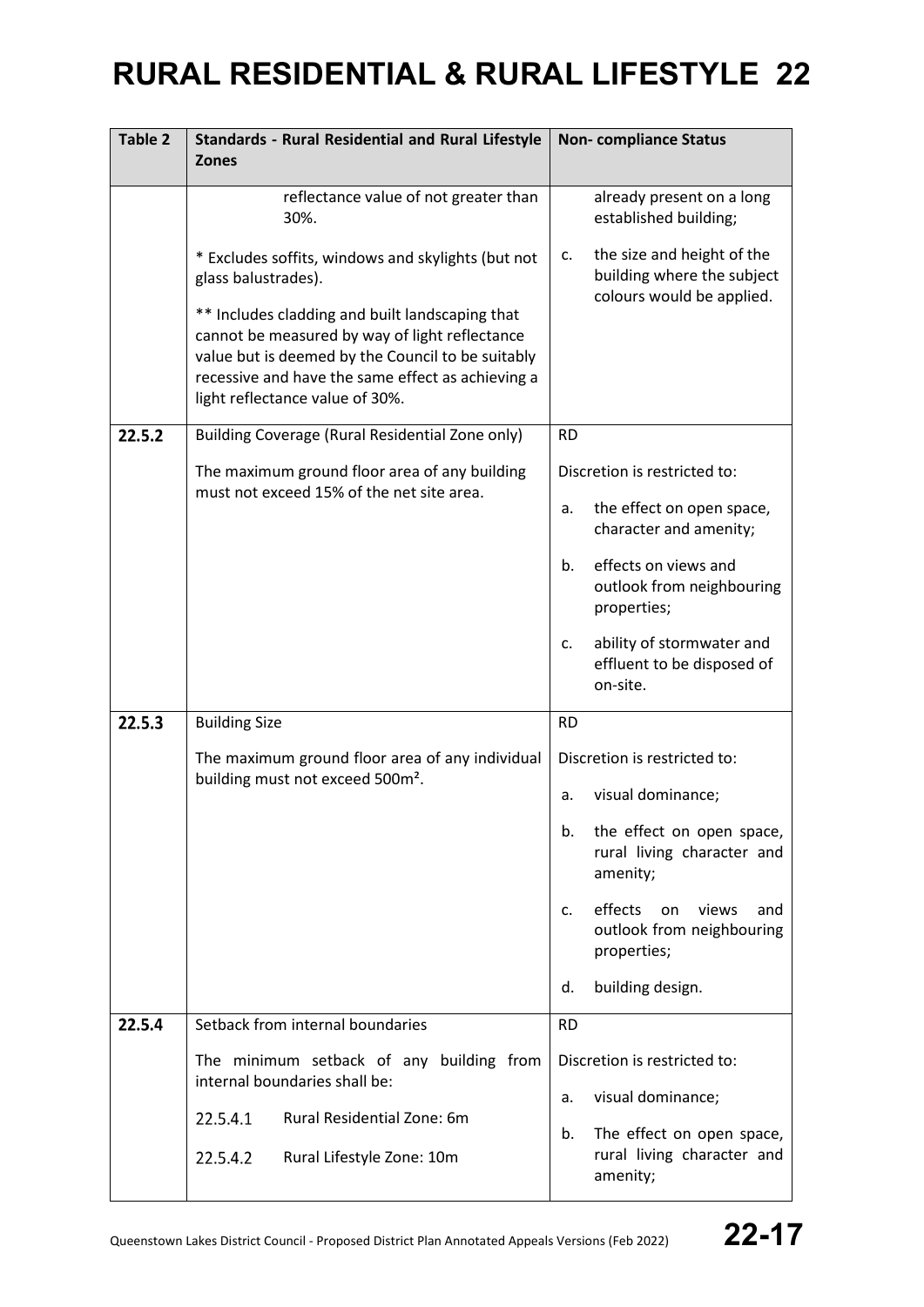| Table 2 | <b>Standards - Rural Residential and Rural Lifestyle</b><br><b>Zones</b>                      |                                                                                                   |                                                                |           | <b>Non-compliance Status</b>                                                                                                                    |
|---------|-----------------------------------------------------------------------------------------------|---------------------------------------------------------------------------------------------------|----------------------------------------------------------------|-----------|-------------------------------------------------------------------------------------------------------------------------------------------------|
|         |                                                                                               |                                                                                                   |                                                                | c.        | effects on privacy, views<br>outlook<br>from<br>and<br>neighbouring properties;                                                                 |
|         |                                                                                               |                                                                                                   |                                                                | d.        | reverse sensitivity effects<br>on adjacent properties;                                                                                          |
|         |                                                                                               |                                                                                                   |                                                                | e.        | landscaping.                                                                                                                                    |
| 22.5.5  | Setback from roads                                                                            |                                                                                                   |                                                                | <b>NC</b> |                                                                                                                                                 |
|         | The minimum setback of any building from a road<br>boundary shall be:                         |                                                                                                   |                                                                |           |                                                                                                                                                 |
|         | 22.5.5.1                                                                                      | Rural Lifestyle Zone: 20m                                                                         |                                                                |           |                                                                                                                                                 |
|         | Rule 22.5.5.1 and relief<br>sought                                                            | <b>Appellant</b><br>Court<br><b>Number</b>                                                        | <b>Consequentially</b><br><b>Affected</b><br><b>Provisions</b> |           |                                                                                                                                                 |
|         | Amend Rule 22.5.5.1:<br>Rural Lifestyle Zone: 20<br>15m                                       | <b>Darby</b><br>Planning<br>Limited<br><b>ENV 2018</b><br><b>CHC 150</b><br>(relief<br>withdrawn) |                                                                |           |                                                                                                                                                 |
|         | 22.5.5.2<br>22.5.5.3                                                                          | Rural Residential Zone: 10m<br>Rural Residential Zone where the<br>road is a State Highway: 15m   |                                                                |           |                                                                                                                                                 |
| 22.5.6  | Setback of buildings from water bodies                                                        |                                                                                                   |                                                                | <b>RD</b> |                                                                                                                                                 |
|         | The minimum setback of any building from the<br>bed of a river, lake or wetland shall be 20m. |                                                                                                   |                                                                |           | Discretion is restricted to:                                                                                                                    |
|         |                                                                                               |                                                                                                   |                                                                | a.        | any indigenous biodiversity<br>values;                                                                                                          |
|         |                                                                                               |                                                                                                   |                                                                | b.        | visual amenity values;                                                                                                                          |
|         |                                                                                               |                                                                                                   |                                                                | c.        | landscape character;                                                                                                                            |
|         |                                                                                               |                                                                                                   |                                                                | d.        | open space;                                                                                                                                     |
|         |                                                                                               |                                                                                                   |                                                                | e.        | whether the waterbody is<br>subject<br>flooding<br>to<br>or<br>natural hazards and any<br>mitigation to manage the<br>location of the building. |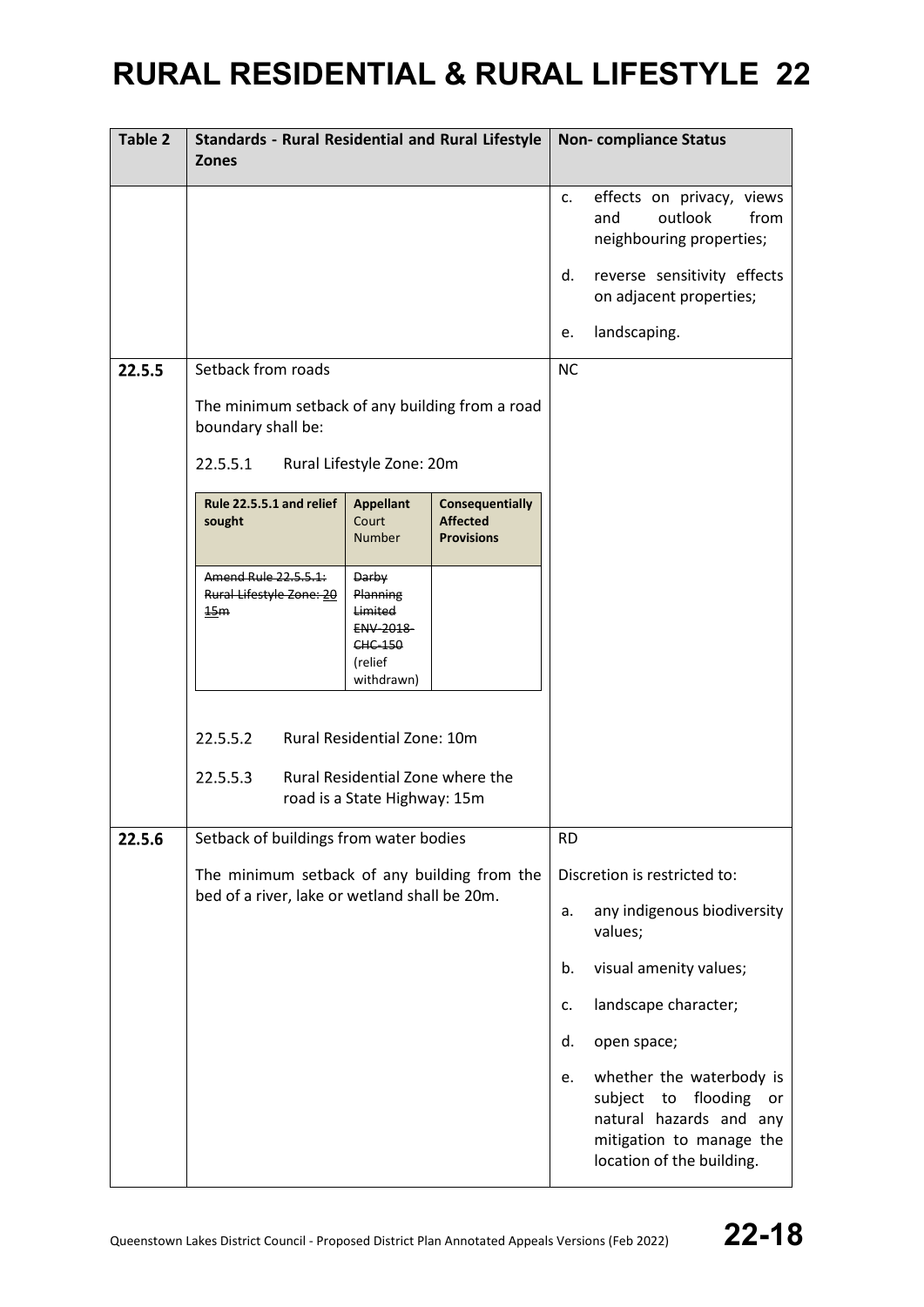| Table 2 | <b>Zones</b>                                                                                                    | <b>Standards - Rural Residential and Rural Lifestyle</b>                                                                                                                                         | <b>Non-compliance Status</b> |
|---------|-----------------------------------------------------------------------------------------------------------------|--------------------------------------------------------------------------------------------------------------------------------------------------------------------------------------------------|------------------------------|
| 22.5.7  | Home Occupation                                                                                                 |                                                                                                                                                                                                  | D                            |
|         | following:                                                                                                      | Home occupation activities must comply with the                                                                                                                                                  |                              |
|         | 22.5.7.1                                                                                                        | No more than one full time<br>equivalent person from outside the<br>household may be employed in the<br>home occupation activity.                                                                |                              |
|         | 22.5.7.2                                                                                                        | The maximum number of vehicle<br>trips* shall be:                                                                                                                                                |                              |
|         |                                                                                                                 | a. heavy vehicles: 2 per week;                                                                                                                                                                   |                              |
|         |                                                                                                                 | b. other vehicles: 10 per day.                                                                                                                                                                   |                              |
|         | 22.5.7.3                                                                                                        | The net floor area must not exceed:                                                                                                                                                              |                              |
|         |                                                                                                                 | a. Rural Residential Zone: 60m <sup>2</sup> ;                                                                                                                                                    |                              |
|         |                                                                                                                 | b. Rural Lifestyle Zone: 150m <sup>2</sup> .                                                                                                                                                     |                              |
|         | 22.5.7.4                                                                                                        | Activities and the storage of<br>materials must be indoors.                                                                                                                                      |                              |
|         | from a site.                                                                                                    | *A vehicle trip is two movements, generally to and                                                                                                                                               |                              |
| 22.5.8  | <b>Building Height</b>                                                                                          |                                                                                                                                                                                                  | <b>NC</b>                    |
|         |                                                                                                                 | The maximum height shall be 8 metres.                                                                                                                                                            |                              |
| 22.5.9  | <b>Lighting and Glare</b>                                                                                       |                                                                                                                                                                                                  | <b>NC</b>                    |
|         | 22.5.9.1                                                                                                        | All fixed exterior lighting must be<br>directed away from adjacent roads<br>and sites.                                                                                                           |                              |
|         | 22.5.9.2                                                                                                        | Activities on any site must not result<br>in more than a 3 lux spill (horizontal<br>and vertical) of light to any other<br>site, measured at any point within<br>the boundary of the other site. |                              |
|         | 22.5.9.3                                                                                                        | There must be no upward light spill.                                                                                                                                                             |                              |
| 22.5.10 | <b>Heavy Vehicle Storage</b>                                                                                    |                                                                                                                                                                                                  | <b>NC</b>                    |
|         | No more than one heavy vehicle shall be stored or<br>parked outside, overnight on any site for any<br>activity. |                                                                                                                                                                                                  |                              |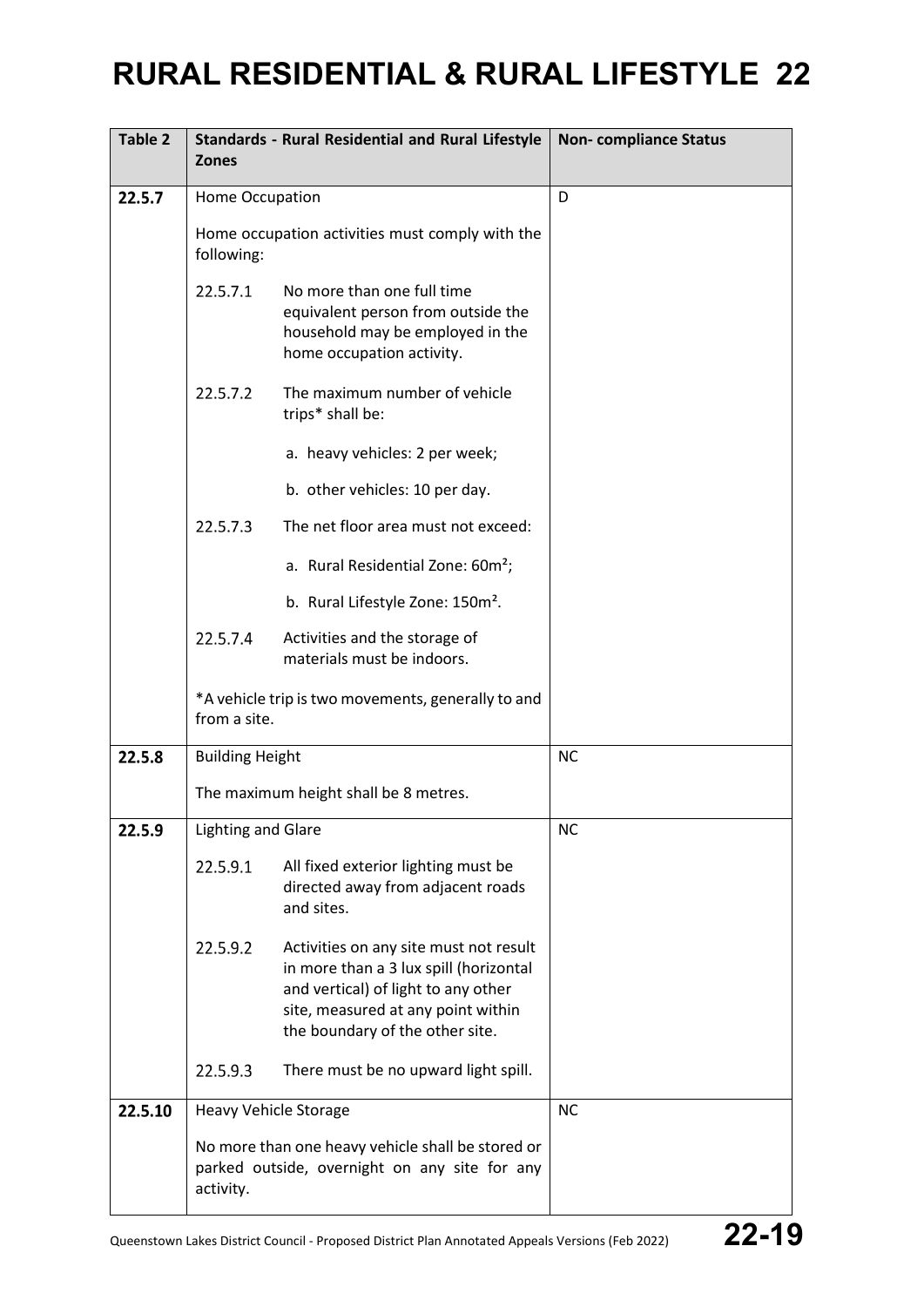| Table 2 | <b>Standards - Rural Residential and Rural Lifestyle</b><br><b>Zones</b>                                                                                                                                                                                                                                                         |                                                                                                                                                                                                                                                                                                              | <b>Non-compliance Status</b> |           |
|---------|----------------------------------------------------------------------------------------------------------------------------------------------------------------------------------------------------------------------------------------------------------------------------------------------------------------------------------|--------------------------------------------------------------------------------------------------------------------------------------------------------------------------------------------------------------------------------------------------------------------------------------------------------------|------------------------------|-----------|
| 22.5.11 | Residential Density: Rural Residential Zone                                                                                                                                                                                                                                                                                      |                                                                                                                                                                                                                                                                                                              |                              | <b>NC</b> |
|         | 22.5.11.1                                                                                                                                                                                                                                                                                                                        | Not more than one residential unit                                                                                                                                                                                                                                                                           |                              |           |
|         |                                                                                                                                                                                                                                                                                                                                  | per 4000m <sup>2</sup> net site area.                                                                                                                                                                                                                                                                        |                              |           |
| 22.5.12 | Residential Density: Rural Lifestyle Zone                                                                                                                                                                                                                                                                                        |                                                                                                                                                                                                                                                                                                              |                              | <b>NC</b> |
|         |                                                                                                                                                                                                                                                                                                                                  |                                                                                                                                                                                                                                                                                                              |                              |           |
|         | 22.5.12.1<br>One residential unit located within<br>each building platform.<br>Rule 22.5.12.1 and<br><b>Appellant</b><br><b>Consequentially</b><br><b>Affected</b><br>relief sought<br><b>Court Number</b><br><b>Provisions</b>                                                                                                  |                                                                                                                                                                                                                                                                                                              |                              |           |
|         |                                                                                                                                                                                                                                                                                                                                  |                                                                                                                                                                                                                                                                                                              |                              |           |
|         | Amend Rule<br>Darby<br>22.5.12.1:<br>Planning<br>Limited<br>One Two residential<br>units located within<br>ENV-2018-<br>each-<br>building<br>CHC-150<br>platform.<br>(relief                                                                                                                                                     |                                                                                                                                                                                                                                                                                                              |                              |           |
|         | Amend<br>Rule<br>22.5.12.1 to provide<br>for two units per<br>building platform.                                                                                                                                                                                                                                                 | withdrawn)<br>Bill and Jan<br>Walker Family<br>Trust & others<br>ENV-2018-<br>CHC-099<br>(relief<br>withdrawn)<br>Waterfall Park<br><b>Developments</b><br>Limited<br><b>ENV 2018</b><br><b>CHC 124</b><br>(relief<br>withdrawn)<br>Mt Christina<br>Limited<br>ENV-2018-<br>CHC-103<br>(relief<br>withdrawn) |                              |           |
|         | 22.5.12.2<br>On sites less than 2ha there must be<br>only one residential unit.<br>Rule 22.5.12.2 and<br><b>Appellant</b><br><b>Affected</b><br>relief sought<br><b>Court Number</b><br><b>Provisions</b><br>Rule<br>Amend<br>Barbara Kipke<br>ENV-2018-<br>22.5.12.2 to provide<br>1.5 <sub>ha</sub><br>CHC 072<br>density<br>a |                                                                                                                                                                                                                                                                                                              | <b>Consequentially</b>       |           |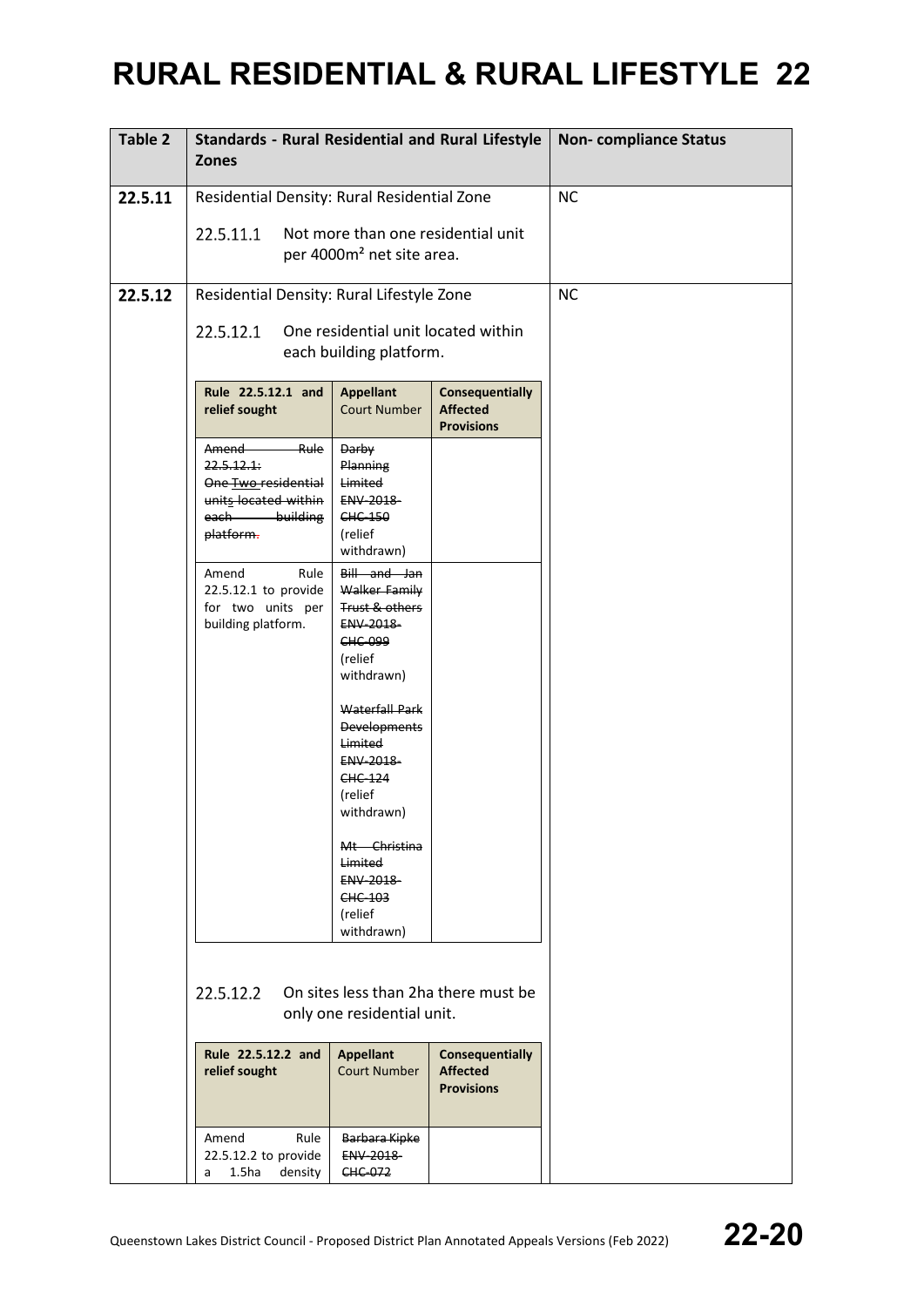| Table 2 | <b>Standards - Rural Residential and Rural Lifestyle</b>                                                                                                                                                                                                                                                                                                  |                                                                                                         |  | <b>Non-compliance Status</b> |
|---------|-----------------------------------------------------------------------------------------------------------------------------------------------------------------------------------------------------------------------------------------------------------------------------------------------------------------------------------------------------------|---------------------------------------------------------------------------------------------------------|--|------------------------------|
|         | <b>Zones</b>                                                                                                                                                                                                                                                                                                                                              |                                                                                                         |  |                              |
|         | standard applicable<br>to the Site.<br>Amend<br>Rule                                                                                                                                                                                                                                                                                                      | (relief<br>withdrawn)<br>Bill and Jan                                                                   |  |                              |
|         | 22.5.12.2 to provide<br>for a smaller density<br>of 4000m <sup>2</sup> lot sizes<br>for the Ladies Mile<br>area.                                                                                                                                                                                                                                          | Walker Family<br>Trust & others<br>ENV-2018-<br>CHC-099<br>(relief<br>withdrawn)                        |  |                              |
|         | <b>Rule</b><br>Amend<br>22.5.12.2 to provide<br>for two units per<br>building platform.                                                                                                                                                                                                                                                                   | Waterfall Park<br><b>Developments</b><br>Limited<br><b>ENV 2018</b><br>CHC-124<br>(relief<br>withdrawn) |  |                              |
|         | 22.5.12.3<br>On sites equal to or greater than 2<br>hectares there must be no more<br>than one residential unit per two<br>hectares on average with a minimum<br>of 1 residential unit per one hectare.<br>For the purpose of calculating any<br>average, any allotment greater than<br>4 hectares, including the balance, is<br>deemed to be 4 hectares. |                                                                                                         |  |                              |
|         | Rule 22.5.12.3 and<br><b>Consequentially</b><br><b>Appellant</b><br><b>Affected</b><br><b>Court Number</b><br>relief sought<br><b>Provisions</b>                                                                                                                                                                                                          |                                                                                                         |  |                              |
|         | Rule<br>Amend<br>22.5.12.3 to provide<br>a<br>1.5ha<br>density<br>standard applicable<br>to the Site.                                                                                                                                                                                                                                                     | Barbara Kipke<br>ENV-2018-<br>CHC-072<br>(relief<br>withdrawn)                                          |  |                              |
|         | Amend<br>Rule<br>22.5.12.3 to provide<br>for a smaller density<br>of 4000m <sup>2</sup> lot sizes<br>for the Ladies Mile<br>area.                                                                                                                                                                                                                         | Bill and Jan<br>Walker Family<br>Trust & others<br>ENV-2018-<br>CHC-099<br>(relief<br>withdrawn)        |  |                              |
|         | Amend Rule<br>22.5.12.3 to provide<br>for two units per<br>building platform.                                                                                                                                                                                                                                                                             | Waterfall Park<br><b>Developments</b><br>Limited<br>ENV-2018-<br>CHC-124<br>(relief<br>withdrawn)       |  |                              |
| 22.5.13 | Firefighting water and access                                                                                                                                                                                                                                                                                                                             |                                                                                                         |  | <b>RD</b>                    |
|         | New buildings for residential activities, where<br>there is no reticulated water supply, or any                                                                                                                                                                                                                                                           |                                                                                                         |  | Discretion is restricted to: |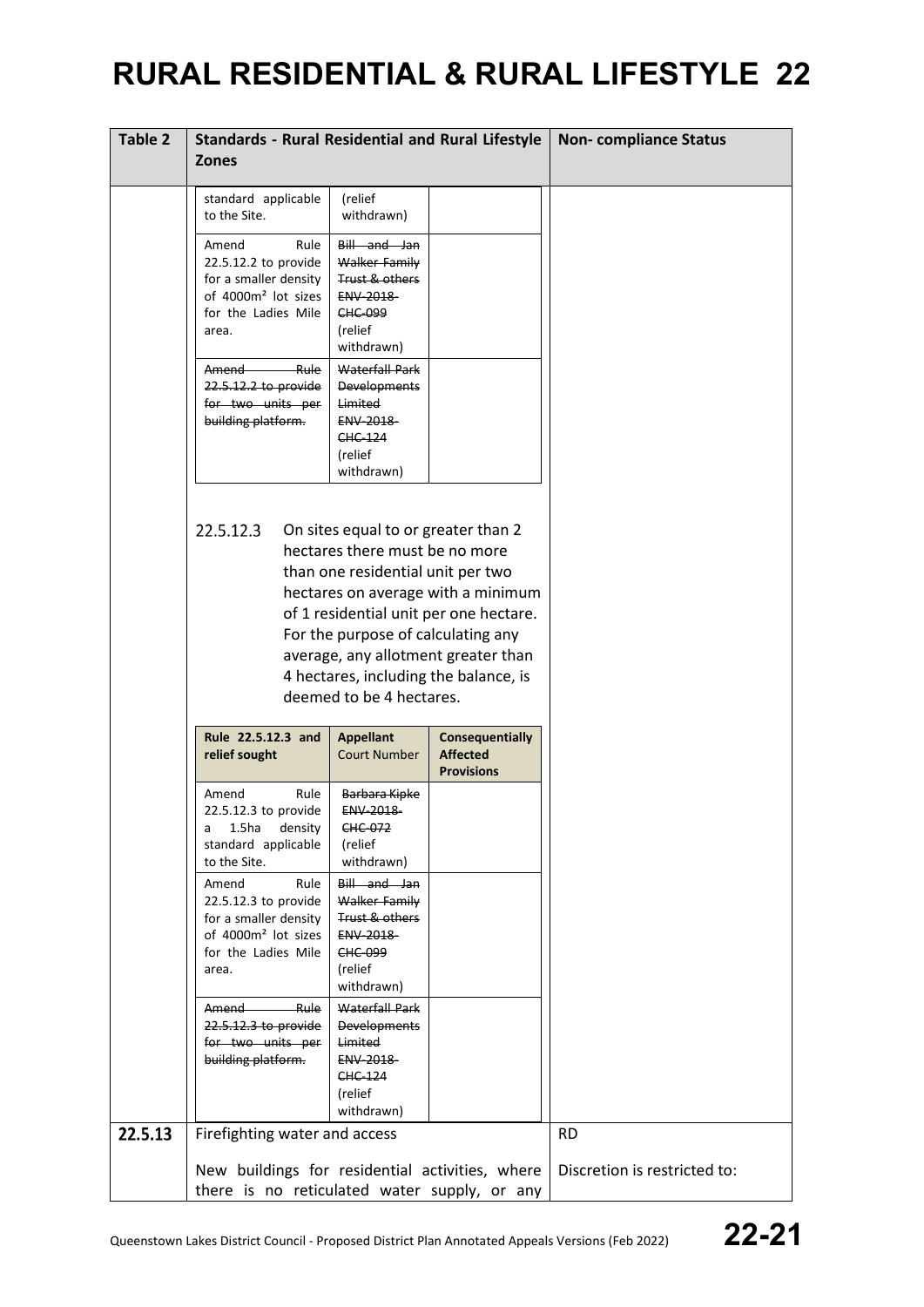| <b>Table 2</b> | <b>Standards - Rural Residential and Rural Lifestyle</b><br><b>Zones</b> |                                                                                                                                                                                                                                          |                | <b>Non-compliance Status</b>                                                                  |
|----------------|--------------------------------------------------------------------------|------------------------------------------------------------------------------------------------------------------------------------------------------------------------------------------------------------------------------------------|----------------|-----------------------------------------------------------------------------------------------|
|                |                                                                          | reticulated water supply is not sufficient for fire-<br>fighting must have one of the following:                                                                                                                                         | a.             | the extent to which SNZ<br>PAS 4509: 2008 can be met<br>including the adequacy of             |
|                |                                                                          | either a sprinkler system installed and plumbed<br>with a maintained static water storage supply of at<br>least 7,000 litres available to the system, or                                                                                 | b.             | the water supply;<br>accessibility<br>of the<br>the                                           |
|                |                                                                          | water supply and access for firefighting that meets<br>the following requirements:                                                                                                                                                       |                | firefighting<br>water<br>connection point for fire<br>service vehicles;                       |
|                | 22.5.13.1                                                                | Water storage of at least 45,000<br>litres shall be maintained (excluding<br>potable water storage for domestic<br>use) with an outlet connection point<br>that can provide 1500L/min (25 L/s)<br>and any necessary couplings.           | C <sub>1</sub> | whether and the extent to<br>which<br>the<br>building<br>- IS<br>assessed as a low fire risk. |
|                | 22.5.13.2                                                                | A hardstand area with a minimum<br>width of 4.5m and length of 11m<br>located within 6m of the firefighting<br>water supply connection point and<br>capable of supporting a 20 tonne fire<br>service vehicle.                            |                |                                                                                               |
|                | 22.5.13.3                                                                | The connection point for the<br>firefighting water supply must be<br>located more than 6m and less than<br>90m from the building for residential<br>activities and be accessible by<br>emergency service vehicles during<br>fire events. |                |                                                                                               |
|                | 22.5.13.4                                                                | Access from the property road<br>boundary to the handstand area<br>capable of accommodating a 20<br>tonne fire service vehicle.                                                                                                          |                |                                                                                               |
| 22.5.14        |                                                                          | <b>Residential Visitor Accommodation</b>                                                                                                                                                                                                 | D              |                                                                                               |
|                |                                                                          | 22.5.14.1 Must not exceed a cumulative total of<br>90 nights occupation by paying guests<br>on a site per 12 month period.                                                                                                               |                |                                                                                               |
|                | 22.5.14.2                                                                | The Council must be notified in writing<br>prior to the commencement of a<br>Residential Visitor Accommodation<br>activity.                                                                                                              |                |                                                                                               |
|                |                                                                          | 22.5.14.3 Up to date records of the Residential<br>Visitor Accommodation activity must<br>be kept, including a record of the date                                                                                                        |                |                                                                                               |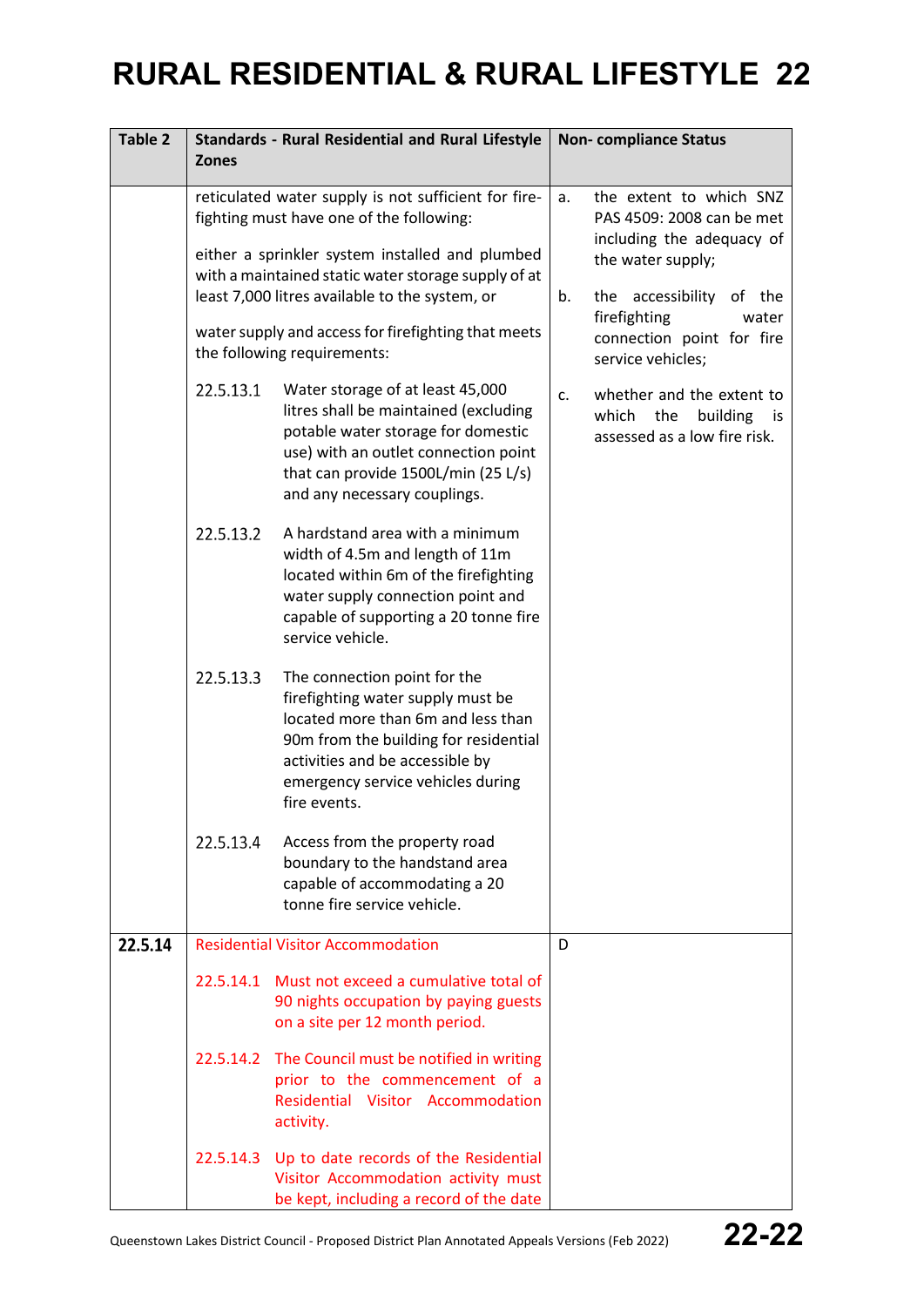| Table 2 | <b>Standards - Rural Residential and Rural Lifestyle</b><br><b>Zones</b>                                                                                                                                                                     | <b>Non-compliance Status</b>                                                                        |   |
|---------|----------------------------------------------------------------------------------------------------------------------------------------------------------------------------------------------------------------------------------------------|-----------------------------------------------------------------------------------------------------|---|
|         | and duration of guest stays and the<br>number of guests staying per night,<br>and in a form that can be made<br>available for inspection by the Council<br>at 24 hours' notice.                                                              |                                                                                                     |   |
|         | 25.5.14.4 Smoke alarms must be provided in<br>accordance with clause 5 of the<br><b>Residential Tenancies (Smoke Alarms</b><br>and Insulation) Regulations 2016.                                                                             |                                                                                                     |   |
|         | Note: The Council may request that records are<br>made available to the Council for inspection at 24<br>hours' notice, in order to monitor compliance with<br>rules 22.5.14.1 to 22.5.14.4.                                                  |                                                                                                     |   |
|         | Rule22.5.14 and relief sought                                                                                                                                                                                                                | <b>Appellant</b><br><b>Court Number</b>                                                             |   |
|         | Amend non-compliance status<br>for 22.5.14 and 22.5.15 to<br>controlled.                                                                                                                                                                     | Mt Christina Ltd<br>ENV-2019-CHC-079<br>Darby<br>Planning<br>Ltd<br>Partnership<br>ENV-2019-CHC-085 |   |
| 22.5.15 | Homestay                                                                                                                                                                                                                                     |                                                                                                     | D |
|         | 22.5.15.1 Must not exceed 5 paying guests on a<br>site per night.                                                                                                                                                                            |                                                                                                     |   |
|         | 22.5.15.2 The Council must be notified in writing<br>prior to the commencement of a<br>Homestay activity.                                                                                                                                    |                                                                                                     |   |
|         | 22.5.15.3 Up to date records of the Homestay<br>activity must be kept, including a<br>record of the number of guests staying<br>per night, and in a form that can be<br>made available for inspection by the<br>Council at 24 hours' notice. |                                                                                                     |   |
|         | Note: The Council may request that records are<br>made available to the Council for inspection at 24<br>hours' notice, in order to monitor compliance with<br>rules 22.5.15.1 to 22.5.15.3.                                                  |                                                                                                     |   |
|         | Rule 22.5.15 and relief sought                                                                                                                                                                                                               | <b>Appellant</b><br><b>Court Number</b>                                                             |   |
|         | Amend non-compliance status<br>for 22.5.14 and 22.5.15 to<br>controlled.                                                                                                                                                                     | Mt Christina Ltd<br>ENV-2019-CHC-079                                                                |   |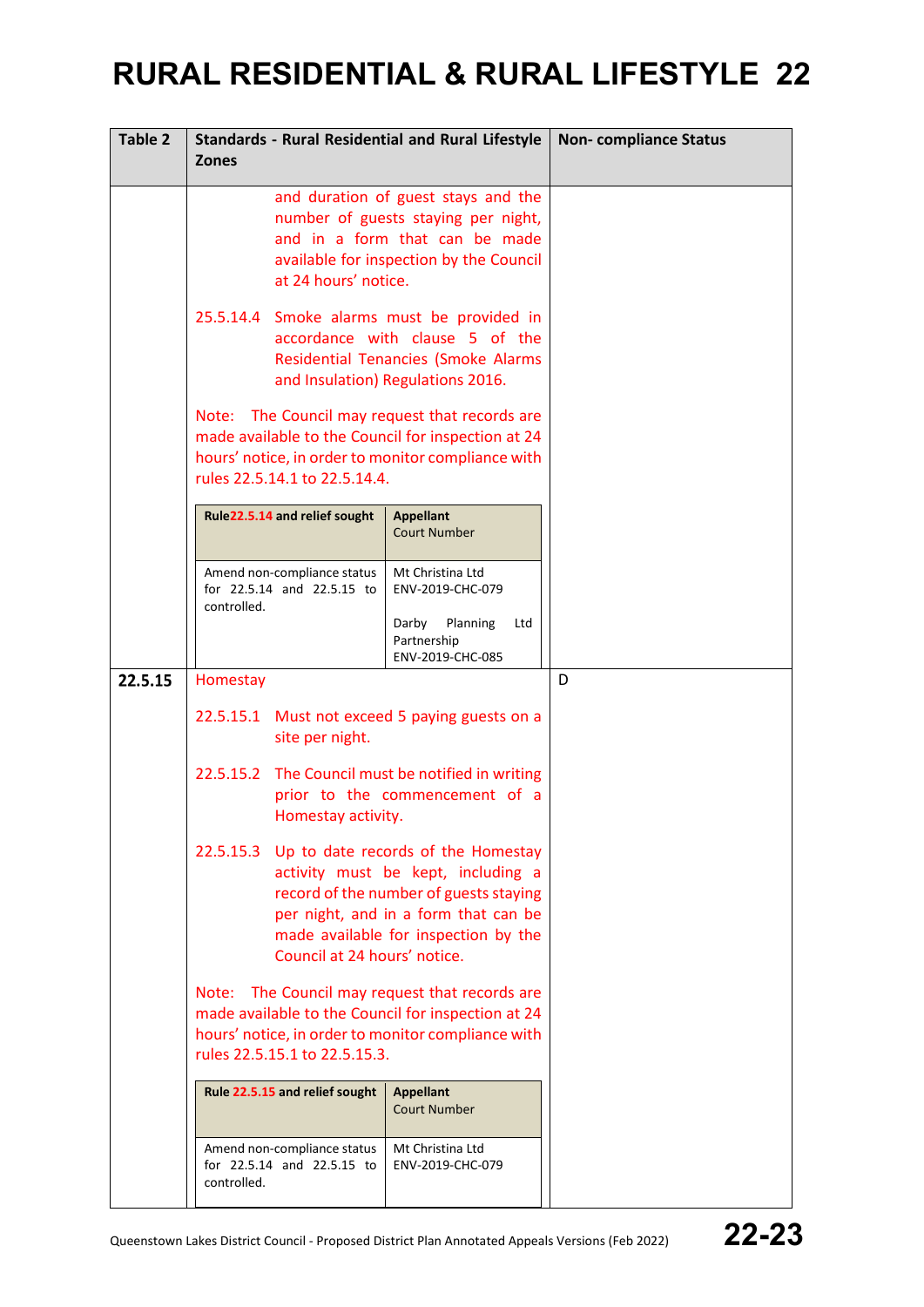| Table 2 | <b>Standards - Rural Residential and Rural Lifestyle</b><br><b>Zones</b> | Non-compliance Status                                       |  |
|---------|--------------------------------------------------------------------------|-------------------------------------------------------------|--|
|         |                                                                          | Ltd<br>Planning<br>Darby<br>Partnership<br>ENV-2019-CHC-085 |  |

| Table 3 | <b>Rural Residential Forest Hill</b>                                                                                                                                                                                                                                                                           | Non-compliance<br>Status: |
|---------|----------------------------------------------------------------------------------------------------------------------------------------------------------------------------------------------------------------------------------------------------------------------------------------------------------------|---------------------------|
| 22.5.16 | Indigenous Vegetation<br>The minimum area on any site to be retained or reinstated in<br>indigenous vegetation shall be 70 percent of the net site area.<br>For the purpose of this rule net area shall exclude access to the<br>site, consideration of the risk of fire and the building restriction<br>area. | <b>NC</b>                 |
| 22.5.17 | <b>Building Restriction</b><br>The building restriction area adjoining the Queenstown-<br>Glenorchy Road, shall be retained and/or reinstated in<br>indigenous vegetation.                                                                                                                                     | <b>NC</b>                 |

| Table 4 | <b>Rural Residential Bob's Cove and Sub-Zone</b>                                                                                                                                                                                                    | <b>Non-compliance Status</b>                                    |
|---------|-----------------------------------------------------------------------------------------------------------------------------------------------------------------------------------------------------------------------------------------------------|-----------------------------------------------------------------|
| 22.5.18 | Building Height (Sub-Zone only)                                                                                                                                                                                                                     | <b>RD</b>                                                       |
|         | Maximum building height is 6m.                                                                                                                                                                                                                      | The matters of discretion<br>are listed in provision<br>22.5.29 |
| 22.5.19 | Setback from roads                                                                                                                                                                                                                                  | <b>NC</b>                                                       |
|         | Buildings shall be setback a minimum of 10m<br>from roads, and 15m from Glenorchy -<br>Queenstown Road.                                                                                                                                             |                                                                 |
| 22.5.20 | Open space (Sub-Zone only)                                                                                                                                                                                                                          | <b>RD</b>                                                       |
|         | Those areas that are set aside as "open space"<br>shall not contain any vegetation of a height<br>greater than 2 metres, such that the vegetation<br>does not disrupt the open pastoral character or<br>the views of the lake and mountains beyond. | The matters of discretion<br>are listed in provision<br>22.5.29 |
| 22.5.21 | <b>Residential Density</b>                                                                                                                                                                                                                          | D                                                               |
|         | The maximum average density of residential units<br>shall be 1 residential unit per 4000m <sup>2</sup> calculated<br>over the total area within the zone.                                                                                           |                                                                 |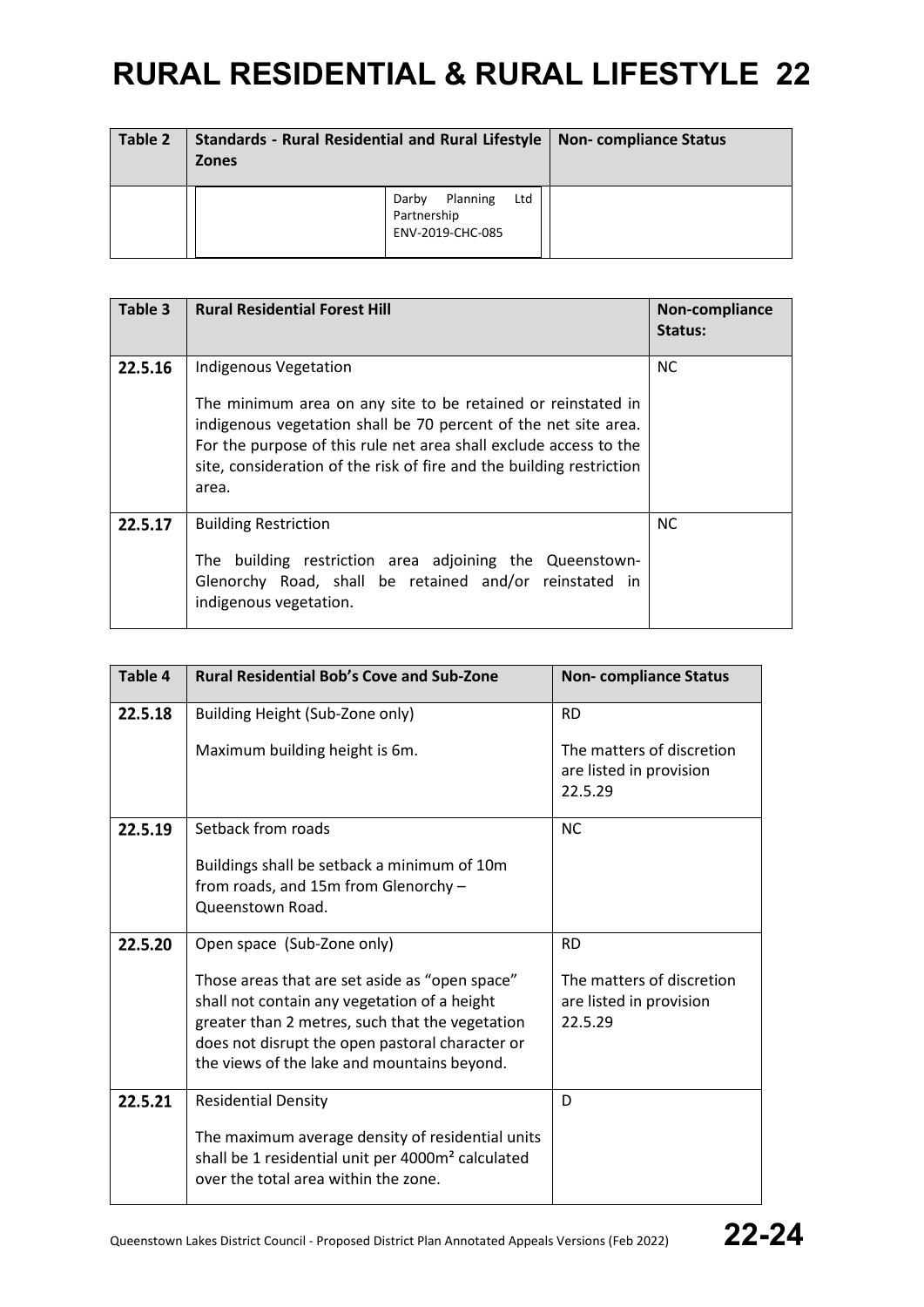| Table 4 |                                                                                                                                                                                                                                                                                                                    | <b>Rural Residential Bob's Cove and Sub-Zone</b>                                                                                                                                                                                                                    | <b>Non-compliance Status</b>                                    |
|---------|--------------------------------------------------------------------------------------------------------------------------------------------------------------------------------------------------------------------------------------------------------------------------------------------------------------------|---------------------------------------------------------------------------------------------------------------------------------------------------------------------------------------------------------------------------------------------------------------------|-----------------------------------------------------------------|
| 22.5.22 |                                                                                                                                                                                                                                                                                                                    | Boundary Planting Sub-Zone only                                                                                                                                                                                                                                     | <b>RD</b>                                                       |
|         | 22.5.25.1                                                                                                                                                                                                                                                                                                          | Where the 15 metre Building<br>Restriction Area adjoins a<br>development area, it shall be planted<br>in indigenous tree and shrub species<br>common to the area, at a density of<br>one plant per square metre.                                                    | The matters of discretion<br>are listed in provision<br>22.5.29 |
|         | 22.5.25.2                                                                                                                                                                                                                                                                                                          | Where a building is proposed within<br>50 metres of the Glenorchy-<br>Queenstown Road, such indigenous<br>planting shall be established to a<br>height of 2 metres and have survived<br>for at least 18 months prior to any<br>residential buildings being erected. |                                                                 |
| 22.5.23 | <b>Building setbacks</b>                                                                                                                                                                                                                                                                                           |                                                                                                                                                                                                                                                                     | <b>RD</b>                                                       |
|         | internal boundaries.                                                                                                                                                                                                                                                                                               | Buildings shall be located a distance of 10m from                                                                                                                                                                                                                   | The matters of discretion<br>are listed in provision<br>22.5.29 |
| 22.5.24 |                                                                                                                                                                                                                                                                                                                    | Building setbacks and landscaping                                                                                                                                                                                                                                   | <b>RD</b>                                                       |
|         | Where a building is proposed within 50 metres of<br>the Glenorchy-Queenstown Road, all landscaping<br>to be undertaken within this distance on the<br>subject property shall consist of native species in<br>accordance with the assessment criteria in<br>provision 22.5.32, subject to the requirement<br>below: |                                                                                                                                                                                                                                                                     | The matters of discretion<br>are listed in provision<br>22.5.29 |
|         | 22.5.24.1                                                                                                                                                                                                                                                                                                          | All landscaping within 15 metres of<br>the Glenorchy-Queenstown Road<br>shall be planted prior to the<br>commencement of the construction<br>of the proposed building.                                                                                              |                                                                 |
|         | 22.5.24.2                                                                                                                                                                                                                                                                                                          | All landscaping from 15 metres to 50<br>metres from the Glenorchy-<br>Queenstown Road shall be<br>established within the first planting<br>season after the completion of the<br>building on the site.                                                              |                                                                 |
| 22.5.25 |                                                                                                                                                                                                                                                                                                                    | Building setbacks: Sub-Zone only                                                                                                                                                                                                                                    | <b>NC</b>                                                       |
|         |                                                                                                                                                                                                                                                                                                                    | No building shall be erected within an area that<br>has been identified as Undomesticated Area.                                                                                                                                                                     |                                                                 |
| 22.5.26 |                                                                                                                                                                                                                                                                                                                    | Landscaping: Sub-Zone only                                                                                                                                                                                                                                          | <b>NC</b>                                                       |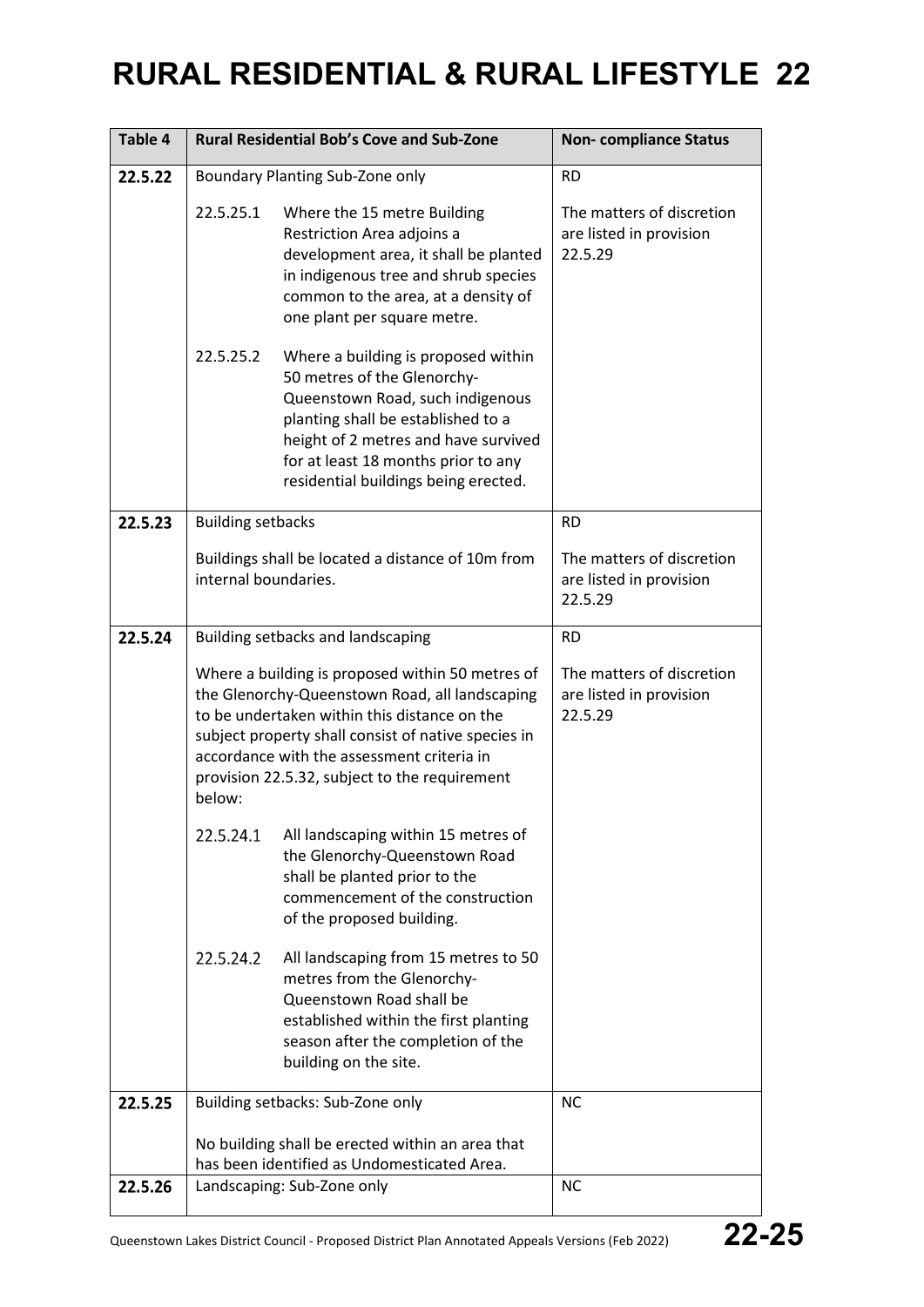| Table 4 | <b>Rural Residential Bob's Cove and Sub-Zone</b>                                                                                                                                                                                                                                                                                                                                                                                                                                                                                                                                                                                                                        | <b>Non-compliance Status</b> |
|---------|-------------------------------------------------------------------------------------------------------------------------------------------------------------------------------------------------------------------------------------------------------------------------------------------------------------------------------------------------------------------------------------------------------------------------------------------------------------------------------------------------------------------------------------------------------------------------------------------------------------------------------------------------------------------------|------------------------------|
|         | Where development areas and undomesticated<br>areas have not been identified as part of a<br>previous subdivision, at least 75% of the total<br>area of the zone shall be set aside as<br>"Undomesticated Area" and the remainder as<br>"Development Area"; and at least 50% of the<br>'undomesticated area' shall be retained,<br>established, and maintained in indigenous<br>vegetation with a closed canopy such that this<br>area has total indigenous litter cover.<br>This rule shall be given effect to by consent notice<br>registered against the title of the lot created, to                                                                                |                              |
|         | the benefit of the lot holder and the Council.<br>Such areas shall be identified and given effect to<br>by way of covenant, as part of any land use<br>consent application.                                                                                                                                                                                                                                                                                                                                                                                                                                                                                             |                              |
| 22.5.27 | Indigenous vegetation: Sub-Zone only<br>At least 50% of the undomesticated area within<br>the zone shall be retained, established, and<br>maintained in indigenous vegetation with a closed<br>canopy, such that complete indigenous litter<br>cover is maintained over the area; and<br>The landscaping and maintenance of the<br>undomesticated area shall be detailed in a<br>landscaping plan that is provided as part of any<br>subdivision application. This landscaping plan<br>shall identify the proposed species and shall<br>provide details of the proposed maintenance<br>programme to ensure a survival rate of at least<br>90% within the first 5 years. | <b>NC</b>                    |
| 22.5.28 | Definitions that apply within the Bob's Cove<br>Rural-Residential Sub-Zone:<br>Development Area<br>Means all that land used for:<br>buildings;<br>a.<br>outdoor living areas;<br>b.<br>pathways and accessways, but excluding the<br>c.<br>main accessway leading from the Glenorchy<br>Queenstown Road to the development<br>areas;                                                                                                                                                                                                                                                                                                                                    |                              |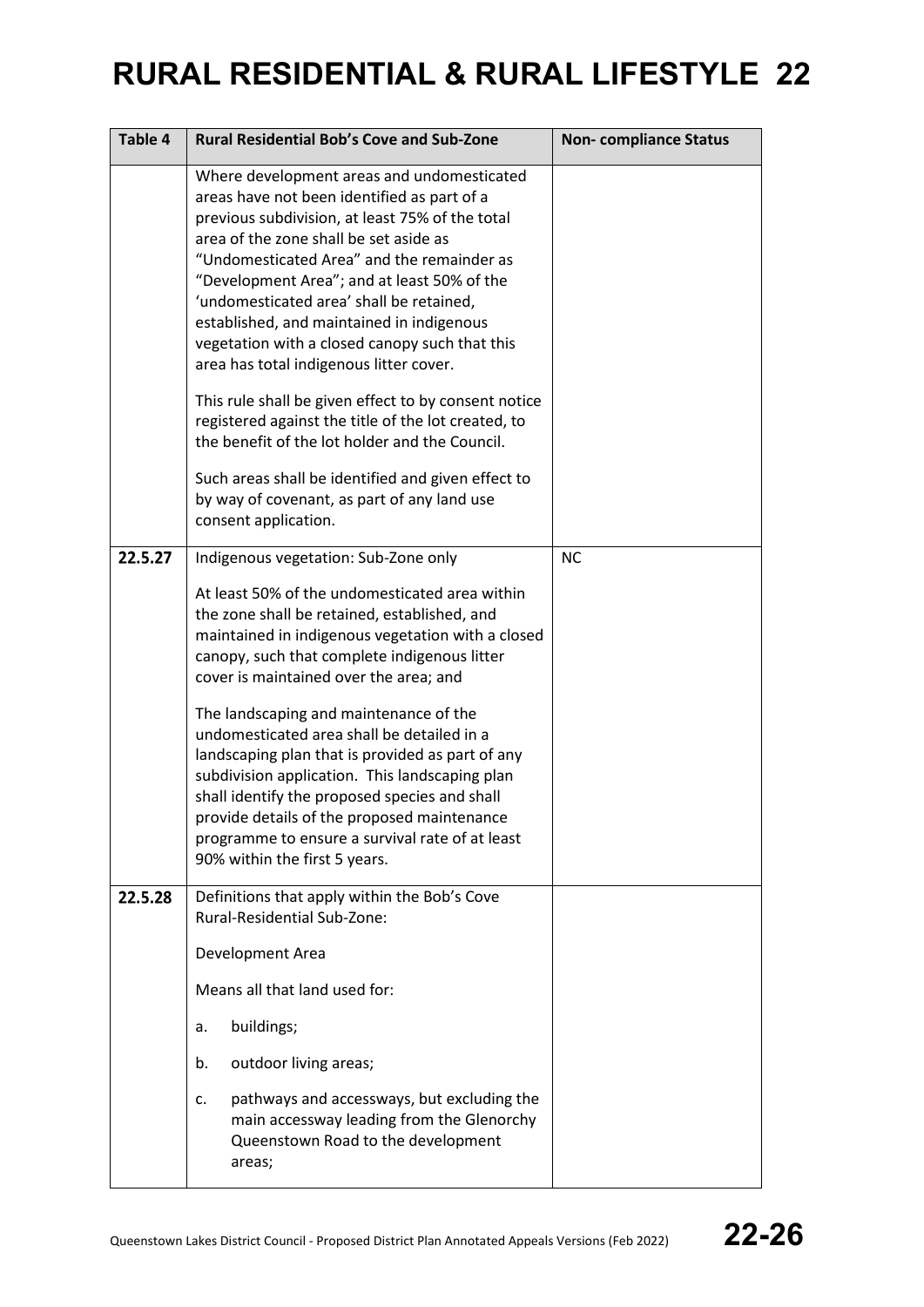| Table 4 |                            | <b>Rural Residential Bob's Cove and Sub-Zone</b>                                                                                                                                                                           | <b>Non-compliance Status</b> |
|---------|----------------------------|----------------------------------------------------------------------------------------------------------------------------------------------------------------------------------------------------------------------------|------------------------------|
|         | d.                         | private garden; and                                                                                                                                                                                                        |                              |
|         | e.                         | mown grass surfaces, but excluding large<br>areas of commonly-owned mown pasture or<br>grazed areas that are to be used for<br>recreational purposes.                                                                      |                              |
|         | <b>Undomesticated Area</b> |                                                                                                                                                                                                                            |                              |
|         |                            | Means all other land not included in the definition<br>of "Development Area".                                                                                                                                              |                              |
| 22.5.29 | activities:                | Matters of discretion for restricted discretionary                                                                                                                                                                         |                              |
|         | 22.5.29.1                  | The form and density of<br>development (including buildings and<br>associated accessways) are designed<br>to:                                                                                                              |                              |
|         | a.                         | compliment the landscape and the pattern<br>of existing and proposed vegetation; and                                                                                                                                       |                              |
|         | b.<br>Road.                | mitigate the visual impact of the<br>development when viewed from Lake<br>Wakatipu and the Glenorchy-Queenstown                                                                                                            |                              |
|         | 22.5.29.2                  | The vegetation is, or is likely to be, of<br>sufficient maturity to effectively<br>minimise the impact of the proposed<br>building when viewed from Lake<br>Wakatipu and the Glenorchy-<br>Queenstown Road.                |                              |
|         | 22.5.29.3                  | The development provides for 75% of<br>the zone to be established and<br>maintained as undomesticated, such<br>that there is a predominance of<br>indigenous vegetation.                                                   |                              |
|         | 22.5.29.4                  | The form of development mitigates<br>the visual impact from Lake<br>Wakatipu and the Glenorchy-<br>Queenstown Road.                                                                                                        |                              |
|         | 22.5.29.5                  | Whether and the extent to which the<br>proposed landscaping contains<br>predominantly indigenous species<br>(comprising a mix of trees, shrubs,<br>and grasses) that are suited to the<br>general area, such as red beech, |                              |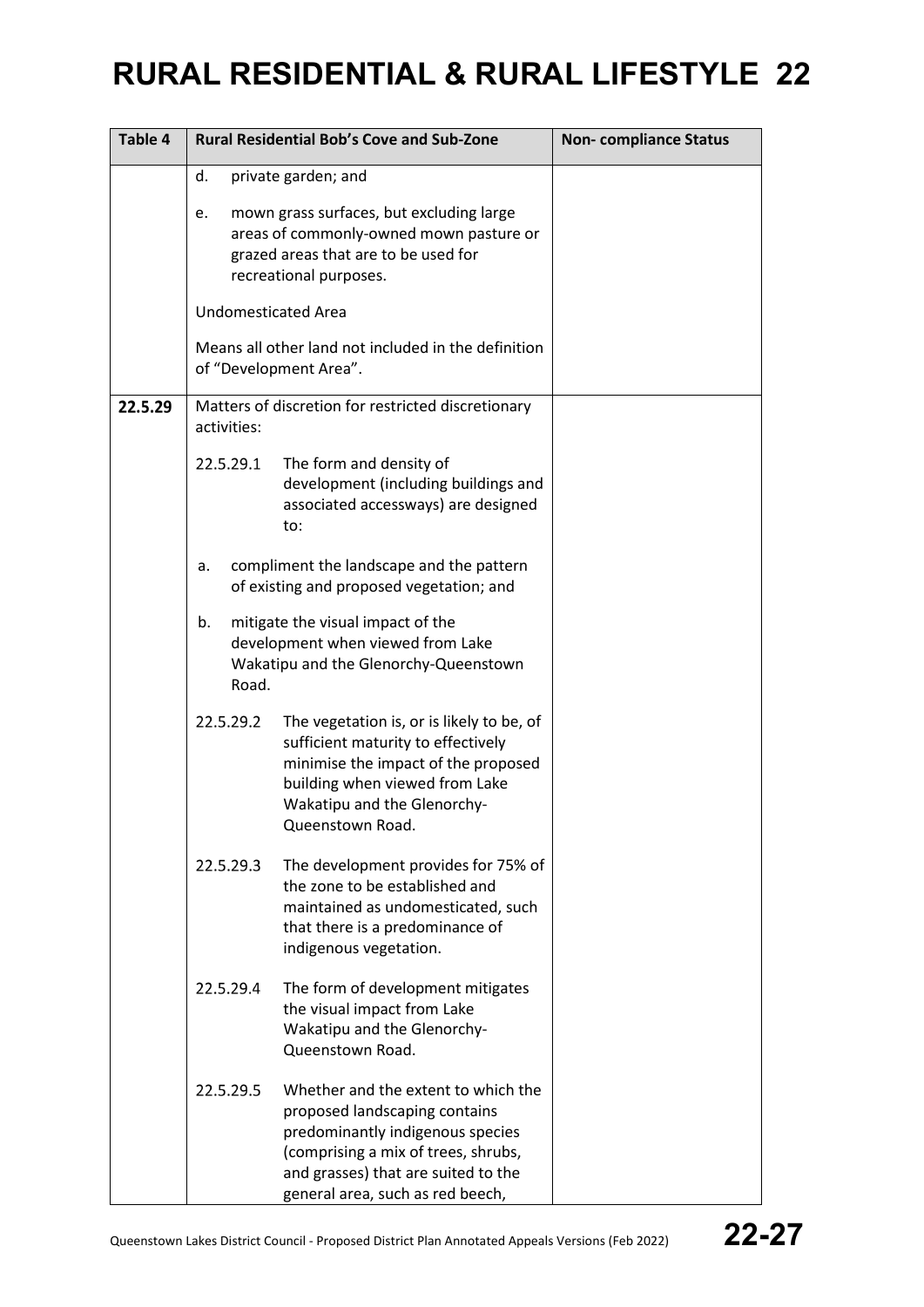| Table 4 | <b>Rural Residential Bob's Cove and Sub-Zone</b>                                     | <b>Non-compliance Status</b> |
|---------|--------------------------------------------------------------------------------------|------------------------------|
|         | native tussocks, hebes, pittosporum,<br>coprosmas, cabbage trees, and<br>lancewoods. |                              |

| Table 5 | <b>Rural Residential Camp Hill</b>                                                                                                                           | Non-compliance<br><b>Status</b> |
|---------|--------------------------------------------------------------------------------------------------------------------------------------------------------------|---------------------------------|
| 22.5.30 | Zone Boundary Setback                                                                                                                                        | NC.                             |
|         | The minimum setback of any building from the zone boundary,<br>or the top of the escarpment where this is located within the<br>zone boundary, shall be 20m. |                                 |
| 22.5.31 | <b>Building Height</b>                                                                                                                                       | <b>NC</b>                       |
|         | The maximum height of any building shall be 5.5m.                                                                                                            |                                 |
| 22.5.32 | Maximum Number of Residential Units                                                                                                                          | <b>NC</b>                       |
|         | There shall be no more than 36 residential units within the<br>Rural Residential Zone Camp Hill.                                                             |                                 |

| Table 6 | Wyuna Station Rural Lifestyle Zone                                                                                                                                                      | Non-compliance<br><b>Status</b> |
|---------|-----------------------------------------------------------------------------------------------------------------------------------------------------------------------------------------|---------------------------------|
| 22.5.33 | The identification of any building platforms or construction<br>of dwellings prior to the granting of subdivision consent that<br>has assessed policies 27.3.5.1, 27.3.6.1 and 27.3.6.2 | <b>PR</b>                       |

| Table 7 | Criffel Station Rural Lifestyle Zone (upper terrace only)                                                                                                                                                 | Non-compliance<br><b>Status</b> |
|---------|-----------------------------------------------------------------------------------------------------------------------------------------------------------------------------------------------------------|---------------------------------|
| 22.5.34 | Maximum Number of Residential Units                                                                                                                                                                       | <b>NC</b>                       |
|         | There shall be no more than 6 residential units within the<br>Criffel Station Rural Lifestyle Zone (upper terrace).                                                                                       |                                 |
| 22.5.35 | <b>Building Height</b>                                                                                                                                                                                    | <b>NC</b>                       |
|         | The maximum height of any building shall be 5.5m within<br>the Criffel Station Rural Lifestyle Zone (upper terrace).                                                                                      |                                 |
| 22.5.36 | <b>Building Restriction Area</b>                                                                                                                                                                          | <b>NC</b>                       |
|         | No building shall be located within the Building Restriction<br>a.<br>Area identified within the Criffel Station Rural Lifestyle<br>Zone (upper terrace) of the District Plan web mapping<br>application. |                                 |
|         | The Building Restriction Area (excluding vehicle<br>b.<br>accessways) within the Criffel Station Rural Lifestyle Zone<br>(upper terrace) shall be maintained in open pasture except                       |                                 |